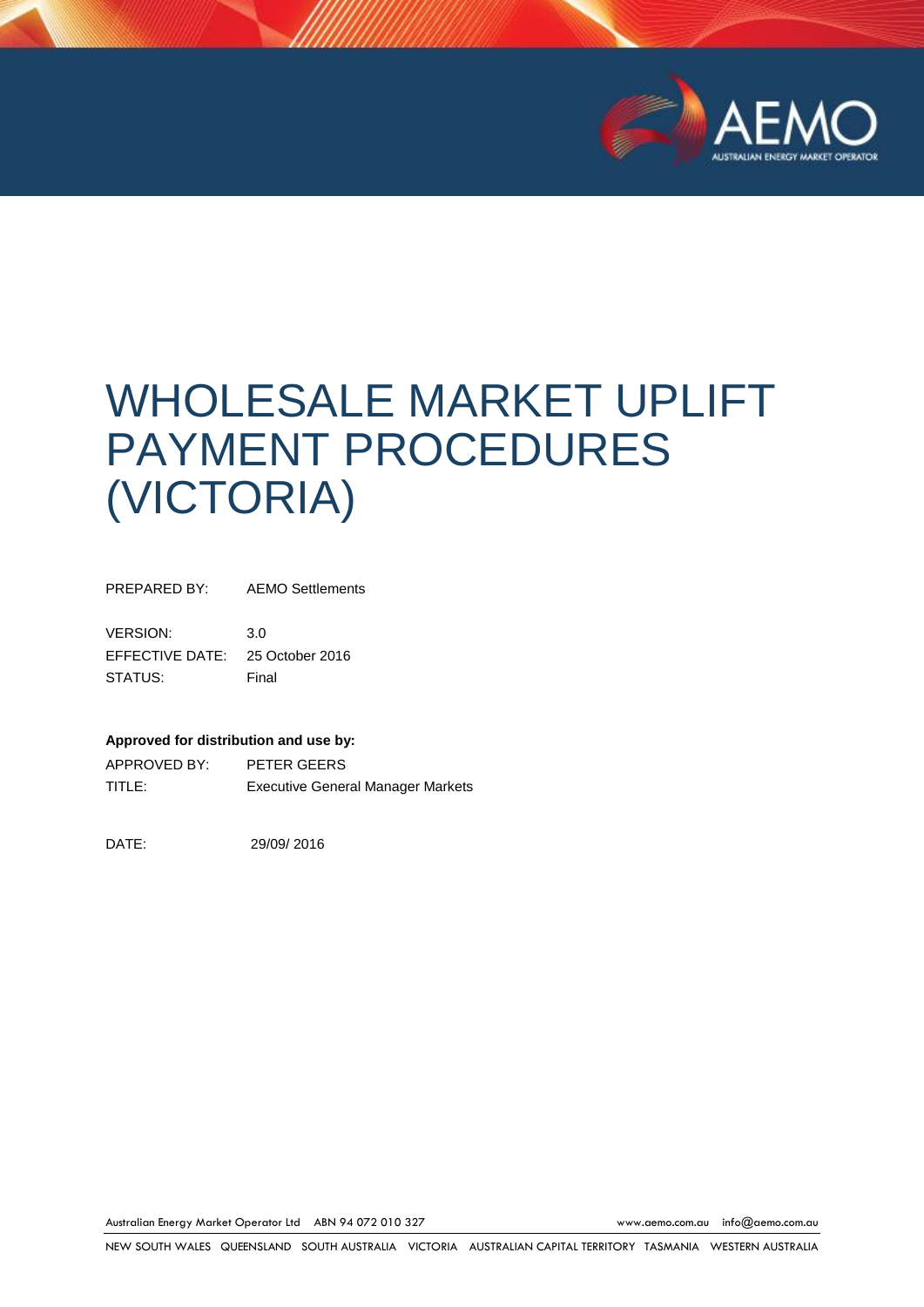

# **VERSION RELEASE HISTORY**

| <b>Version</b> | <b>Effective</b><br><b>Date</b> | <b>Summary of Changes</b>                                                                                                                                                                                                                                                                                                                                                                                                                                                                                                                    |
|----------------|---------------------------------|----------------------------------------------------------------------------------------------------------------------------------------------------------------------------------------------------------------------------------------------------------------------------------------------------------------------------------------------------------------------------------------------------------------------------------------------------------------------------------------------------------------------------------------------|
| 3.0            | 25 October<br>2016              | Update to reflect the National Gas Amendment (DWGM-AMDQ Allocation) Rule 2016<br>No. 1                                                                                                                                                                                                                                                                                                                                                                                                                                                       |
|                |                                 | As a consequence of the above rule change it is required to take AMDQ CC into<br>account in clause 3.6 for the determination of Uplift hedge for the Longford CPP.<br>Add missing clause 6.1 heading, and correct reference in clause 6.4 from clause 6.1 to<br>clause 6.2.                                                                                                                                                                                                                                                                  |
|                |                                 | Update document to current procedure format.                                                                                                                                                                                                                                                                                                                                                                                                                                                                                                 |
| 2.1            | 1 May 2012                      | Updated to reflect that IHN and AIHN are by CPP, not by SIPs.<br>Emphasised that Market Participants can update their AMIQ profile during the gas day,<br>but only the AMIQ profile submitted for the last schedule is used for AMIQ calculation.<br>Clarified that the total uplift payments for an operating schedule is equal to the total<br>ancillary payments for that schedule adjusted for 'AP clawback' as per the Ancillary<br>payments functional design v9.0.<br>Included Mortlake system injection point in the Iona CPP group. |
|                |                                 | Removed 'LNG' from 'Authorised MDQ/ AMDQ credit certificate location' column in the<br>CPP table and replaced it with 'N/A'.<br>Deleted '2:00 AM' from the AMIQ Profile Limit table.                                                                                                                                                                                                                                                                                                                                                         |
| 2.0<br>(NGR)   | 5 February<br>2011              | Changes in section 3.2, daily tariff V authorised MDQ updated every gas day rather<br>than every business day                                                                                                                                                                                                                                                                                                                                                                                                                                |
| 1.0<br>(NGR)   | 16 August<br>2010               | Rebranded and updated for NGR                                                                                                                                                                                                                                                                                                                                                                                                                                                                                                                |
| 5.3            | May 2009                        | Updated to include the daily apportionment of tariff V AMDQ in Clause 4.2                                                                                                                                                                                                                                                                                                                                                                                                                                                                    |
| 5.2            | May 2008                        | Headings 8.4 and 8.5 where repeated with all references being to the contents in 8.5.<br>The heading 8.5 has been removed with all cross references corrected to be to 8.4.<br>Correction of AP flip flops has been incorporated.                                                                                                                                                                                                                                                                                                            |
| 5.1            | January<br>2007                 | Remove words "minus one multiplied by" written into sections 8.1, 8.2 and 8.3.<br>Amend errors detected in version 5.0<br>Provide further clarity in some of the clauses                                                                                                                                                                                                                                                                                                                                                                     |
|                |                                 | Note, Version 5.0 was superseded by this version before it was implemented                                                                                                                                                                                                                                                                                                                                                                                                                                                                   |
| 5              | 11 Nov<br>2005                  | Rewrite for Gas Market Project                                                                                                                                                                                                                                                                                                                                                                                                                                                                                                               |
| 4              | 20 <sup>th</sup> Aug<br>2004    | Correct references between uplifts procedures clause 5.2 and 5.3 and MSO Rules<br>clause 5.1.4. Alter clause 5.1 and 5.2 to remove words "by Market Participant" which<br>were erroneously inserted in a previous version of these procedures Correct<br>"reference documents" section<br>Reword section 3.3<br>Clarification that compressor fuel gas is excluded from Cumulative D AMDQ                                                                                                                                                    |
|                |                                 | exceedance (clause 6.3.1)                                                                                                                                                                                                                                                                                                                                                                                                                                                                                                                    |
| 3              | 26 <sup>th</sup> Nov<br>2002    | Incorporates new concepts of conditional transfers and interchangeable close<br>proximity injection points                                                                                                                                                                                                                                                                                                                                                                                                                                   |
| $\overline{c}$ | May 2002                        | Complete rewording to align with the function design document<br>Procedures extended to include site AMDQ credits                                                                                                                                                                                                                                                                                                                                                                                                                            |
| 1              | 2nd July<br>2001                | First issue.                                                                                                                                                                                                                                                                                                                                                                                                                                                                                                                                 |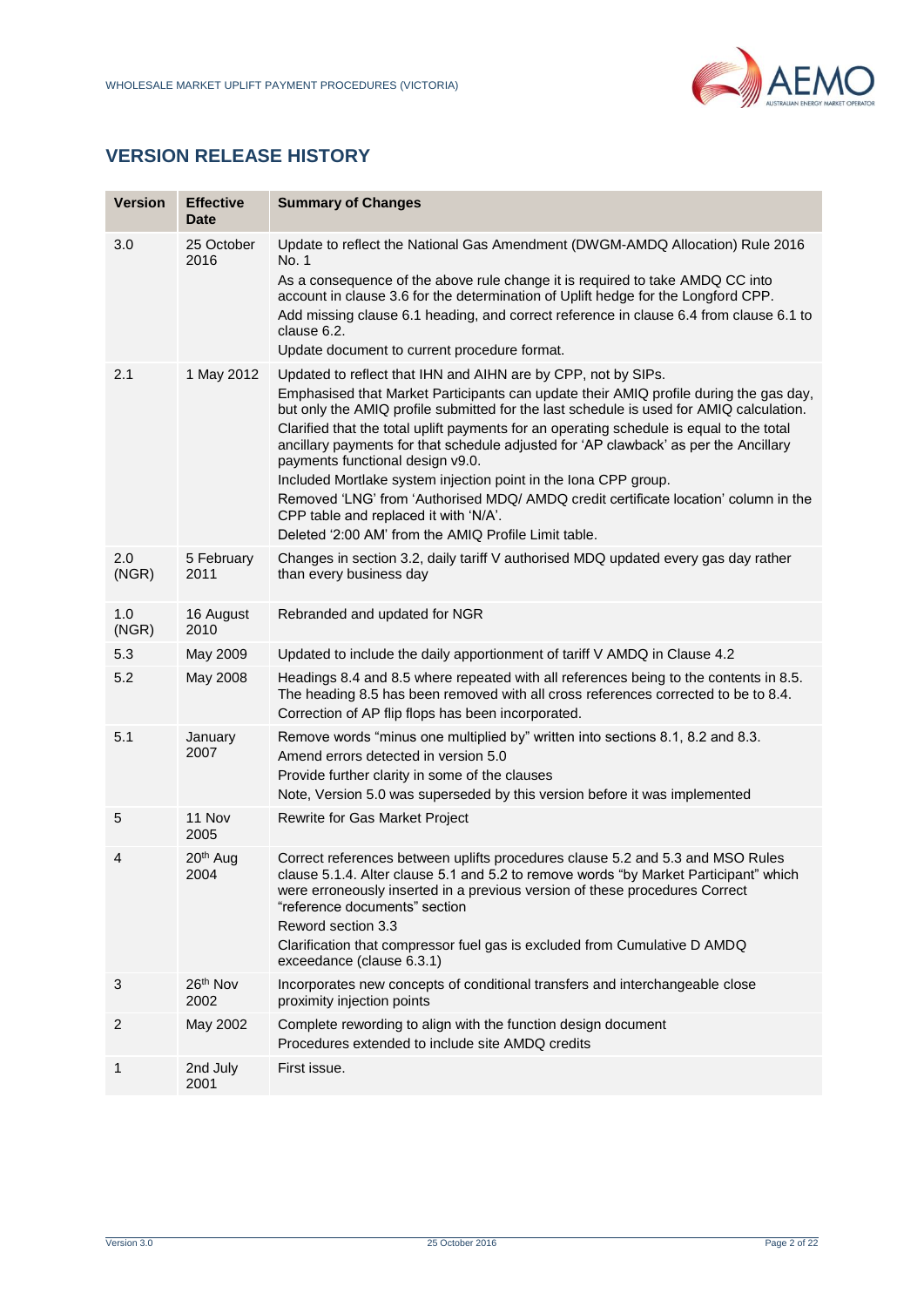

# **CONTENTS**

| 1.                                         | <b>INTRODUCTION</b>                                                                                                                                                                                                                                                                                                                 | 5                                |
|--------------------------------------------|-------------------------------------------------------------------------------------------------------------------------------------------------------------------------------------------------------------------------------------------------------------------------------------------------------------------------------------|----------------------------------|
| 1.1.                                       | <b>Purpose and Scope</b>                                                                                                                                                                                                                                                                                                            | $\sqrt{5}$                       |
| 1.2.                                       | Definitions and Interpretation                                                                                                                                                                                                                                                                                                      | $\sqrt{5}$                       |
| 1.3.                                       | <b>Related Documents</b>                                                                                                                                                                                                                                                                                                            | 5                                |
| 2.                                         | <b>UPLIFT PAYMENTS - GENERAL</b>                                                                                                                                                                                                                                                                                                    | 5                                |
| 2.1.                                       | Congestion, surprise and common uplift payments                                                                                                                                                                                                                                                                                     | $\sqrt{5}$                       |
| 2.2.                                       | Exclusion of operational gas                                                                                                                                                                                                                                                                                                        | $\boldsymbol{6}$                 |
| 2.3.                                       | Interchangeability of close proximity injection points                                                                                                                                                                                                                                                                              | 6                                |
| 2.4.                                       | Gas withdrawals by AEMO for LNG stock replenishment                                                                                                                                                                                                                                                                                 | $\,6$                            |
| 2.5.                                       | <b>Default Quantities</b>                                                                                                                                                                                                                                                                                                           | $\overline{7}$                   |
| 3.                                         | <b>AMIQ</b>                                                                                                                                                                                                                                                                                                                         | $\overline{7}$                   |
| 3.1.                                       | Diversified authorised MDQ and AMDQ credits                                                                                                                                                                                                                                                                                         | $\overline{7}$                   |
| 3.2.                                       | Allocation of authorised MDQ for tariff V withdrawal points to Market Participants                                                                                                                                                                                                                                                  | $\overline{7}$                   |
| 3.3.                                       | <b>Agency Injection Hedge Nominations</b>                                                                                                                                                                                                                                                                                           | 8                                |
| 3.4.                                       | Scheduled injection amounts that do not generate ancillary payments                                                                                                                                                                                                                                                                 | $\overline{9}$                   |
| 3.5.                                       | Determination of uplift hedge associated with non-Longford close proximity injection points                                                                                                                                                                                                                                         | $9$                              |
| 3.6.                                       | Determination of uplift hedge associated with Longford close proximity injection point                                                                                                                                                                                                                                              | $\overline{9}$                   |
| 3.7.                                       | No retrospective adjustment of authorised MDQ or AMDQ credit quantities                                                                                                                                                                                                                                                             | 10                               |
| 3.8.                                       | <b>Calculation of AMIQ</b>                                                                                                                                                                                                                                                                                                          | 10                               |
| 4.                                         | <b>CALCULATION OF MARKET PARTICIPANT EFFECTIVE DEMAND FORECAST</b>                                                                                                                                                                                                                                                                  | 10                               |
| 4.1.                                       | Calculation of adjusted demand forecast override                                                                                                                                                                                                                                                                                    | 10                               |
| 4.2.                                       | Allocation of adjusted demand forecast override to Market Participants                                                                                                                                                                                                                                                              | 11                               |
| 4.3.                                       | <b>Residual Demand Forecast Override</b>                                                                                                                                                                                                                                                                                            | 11                               |
| 5.                                         | <b>SURPRISE UPLIFT QUANTITIES</b>                                                                                                                                                                                                                                                                                                   | 11                               |
| 5.1.                                       | Determination of adjusted deviation                                                                                                                                                                                                                                                                                                 | 11                               |
| 5.2.                                       | Surprise uplift quantity for a Market Participant                                                                                                                                                                                                                                                                                   | 13                               |
| 5.3.                                       | Surprise uplift quantity for residual demand forecast override                                                                                                                                                                                                                                                                      | 13                               |
| 5.4.                                       | Determination of the total surprise uplift quantity for each schedule                                                                                                                                                                                                                                                               | 13                               |
| 6.                                         | <b>CONGESTION UPLIFT QUANTITIES - EXCEEDING AMIQ</b>                                                                                                                                                                                                                                                                                | 14                               |
| 6.1.                                       | Apportionment of congestion uplift                                                                                                                                                                                                                                                                                                  | 14                               |
| 6.2.                                       | Calculation of the quantity of gas which exceeds AMIQ                                                                                                                                                                                                                                                                               | 14                               |
| 6.3.                                       | Calculation of congestion caused by failure of declared transmission system service provider                                                                                                                                                                                                                                        | 14                               |
| 6.4.                                       | Change in the quantity of gas which exceeds AMIQ                                                                                                                                                                                                                                                                                    | 14                               |
| 6.5.                                       | Change in congestion caused by failure of declared transmission system service provider                                                                                                                                                                                                                                             | 15                               |
| 6.6.                                       | Determination of the total congestion quantity for each operating schedule                                                                                                                                                                                                                                                          | 15                               |
| 7.<br>7.1.<br>7.2.<br>7.3.<br>7.4.<br>7.5. | APPORTIONING TOTAL UPLIFT PAYMENTS TO COMMON, SURPRISE AND<br><b>CONGESTION UPLIFT PAYMENTS</b><br>Total uplift payments<br>Uplift rate caps<br>Determination of uplift payments attributable to congestion<br>Determination of uplift payments attributable to surprise<br>Determination of uplift payments attributable to common | 16<br>16<br>16<br>17<br>17<br>17 |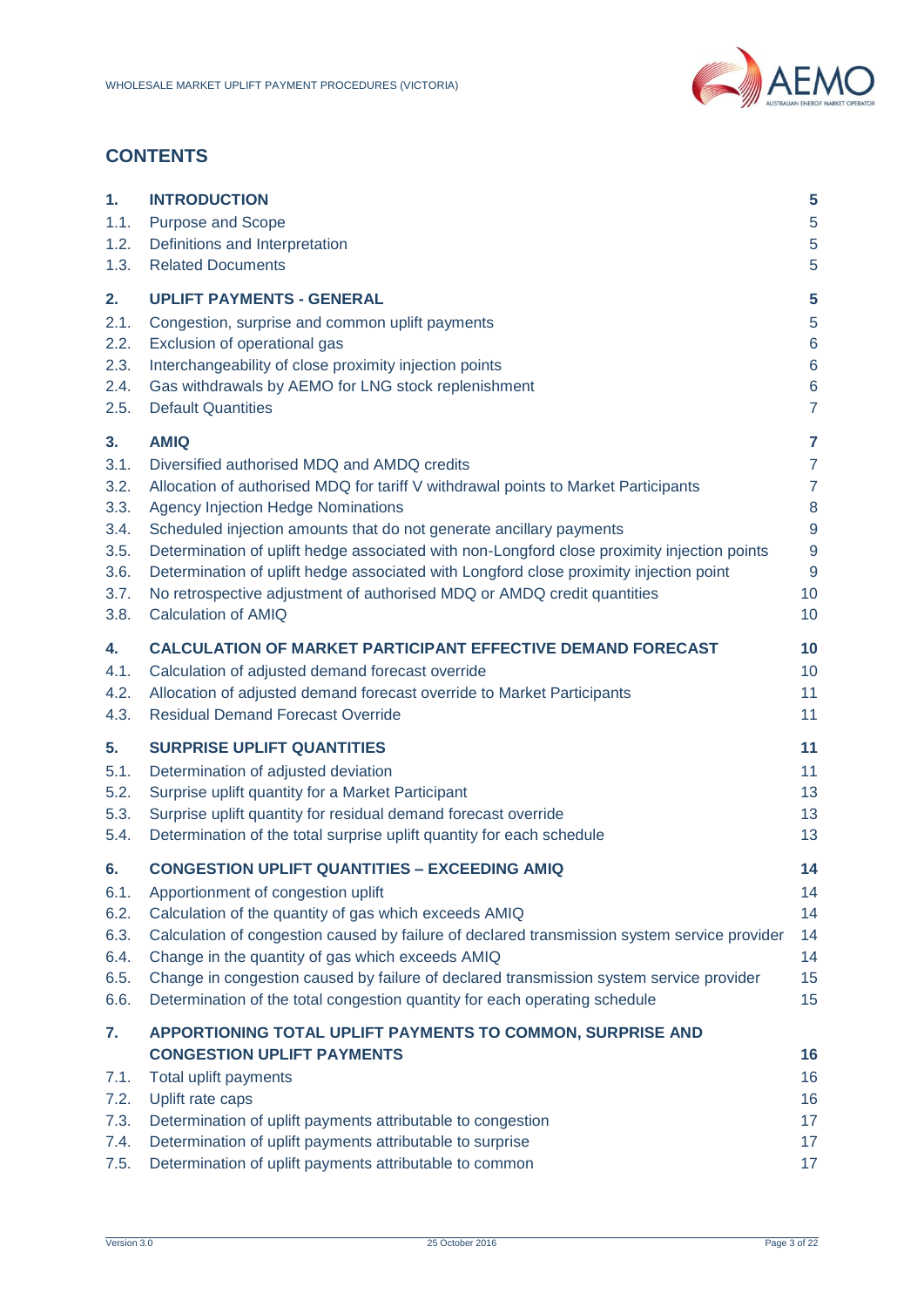

| 8 <sub>1</sub> | <b>ALLOCATION OF UPLIFT PAYMENTS TO REGISTERED PARTICIPANTS</b>                          | 18 |
|----------------|------------------------------------------------------------------------------------------|----|
| 8.1.           | Surprise uplift payable by or to a Market Participant                                    | 18 |
| 8.2.           | Congestion uplift payable by or to a declared transmission system service provider       | 18 |
| 8.3.           | Congestion uplift payable by or to Market Participants                                   | 19 |
| 8.4.           | "Common" uplift payable by Market Participant where declared transmission system service |    |
|                | provider's liability limit exceeded                                                      | 20 |
| 8.5.           | Common Uplift payable by or to Market Participants for unallocated AEMO demand forecast  |    |
|                | override                                                                                 | 20 |
| 8.6.           | Residual Common Uplift payable by or to Market Participants                              | 20 |
| 8.7.           | Total uplift payable by each Market Participant                                          | 21 |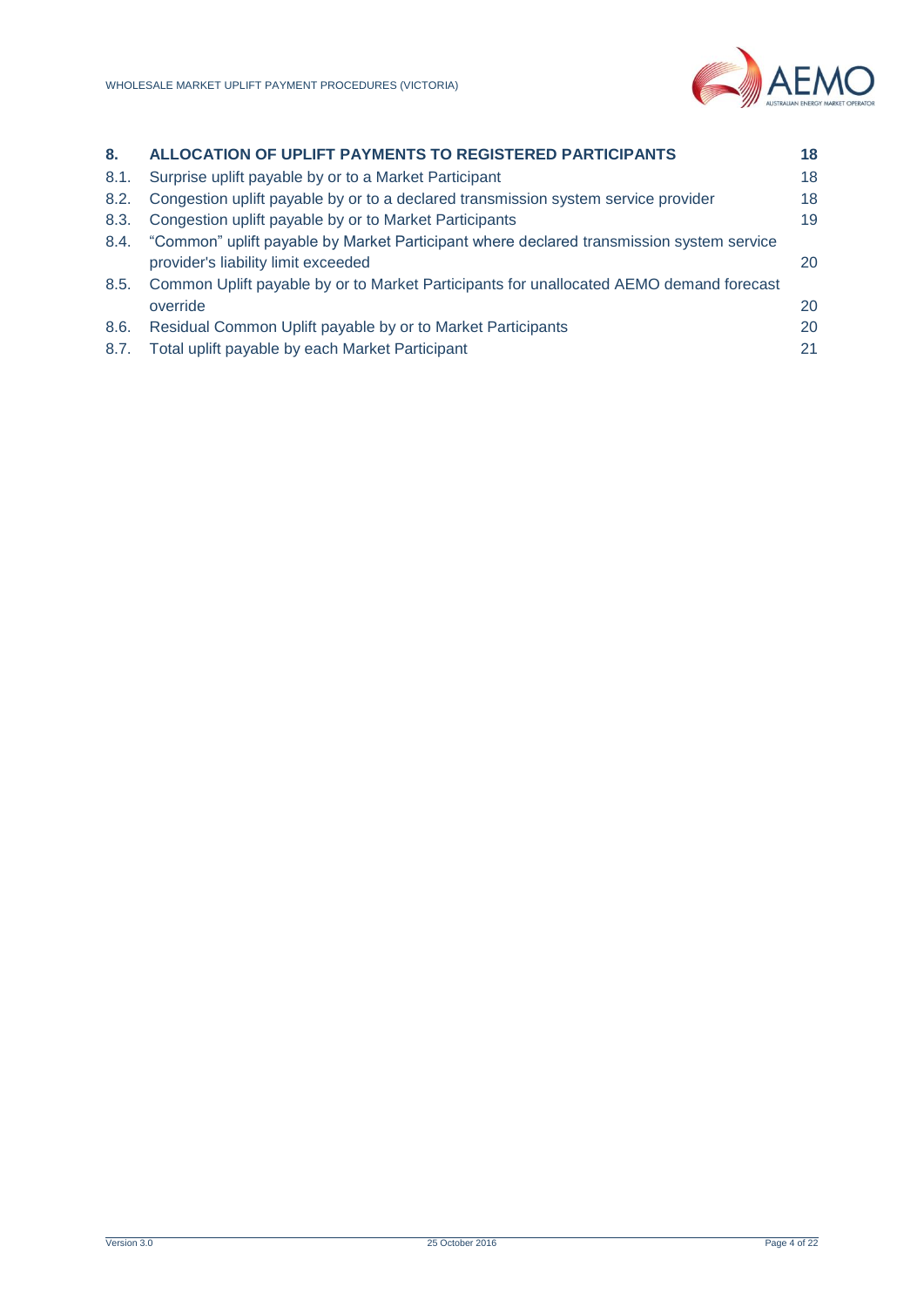

# <span id="page-4-0"></span>**1. INTRODUCTION**

### <span id="page-4-1"></span>**1.1. Purpose and Scope**

These are the uplift payment procedures under rule 240 of the National Gas Rules (**Procedures**).

These Procedures have effect only for the purposes set out in the National Gas Rules (**NGR**). The NGR and the National Gas Law (**Law**) prevail over these Procedures to the extent of any inconsistency.

# <span id="page-4-2"></span>**1.2. Definitions and Interpretation**

### **1.2.1. Glossary**

The words, phrases and abbreviations set out in the table below have the meanings set out opposite them when used in these Procedures.

Terms defined in the National Gas Law or the NGR have the same meanings in these Procedures unless otherwise specified in this clause. Those terms are intended to be identified in these Procedures by italicising them, but failure to italicise a defined term does not affect its meaning.

| <b>TERM</b>                             | <b>MEANING</b>                                                                                                                                                                 |
|-----------------------------------------|--------------------------------------------------------------------------------------------------------------------------------------------------------------------------------|
| Reference Hub                           | a notional common point of reference within the declared transmission system<br>established by AEMO for the purpose of valuing authorised MDQ and AMDQ credit<br>certificates. |
| Reference Hub AMDQ<br>credit nomination | a quantity of AMDQ credit nominated to the Reference Hub by a Market Participant.                                                                                              |
| Reference Hub<br>authorised MDQ         | authorised MDQ held by a Market Participant at the Reference Hub for the purpose<br>of hedging against uplift payments.                                                        |
| site authorised MDQ                     | authorised MDQ held by a Market Participant at a site for the purpose of hedging<br>against uplift payments.                                                                   |

#### **1.2.2. Interpretation**

The following principles of interpretation apply to these Procedures unless otherwise expressly indicated:

- (a) These Procedures are subject to the principles of interpretation set out in Schedule 2 of the National Gas Law.
- (b) References to time are references to Australian Eastern Standard Time.

# <span id="page-4-3"></span>**1.3. Related Documents**

| Reference | <b>Title</b>                                                | Location     |  |
|-----------|-------------------------------------------------------------|--------------|--|
|           | Wholesale Market Ancillary<br>Payment Procedures (Victoria) | AEMO website |  |
|           | Wholesale Market Gas Scheduling<br>Procedures (Victoria)    | AEMO website |  |

# <span id="page-4-4"></span>**2. UPLIFT PAYMENTS - GENERAL**

# **2.1. Congestion, surprise and common uplift payments**

<span id="page-4-5"></span>*Uplift payments* are, so far as practicable, to be allocated to the cause, and are therefore allocated to those *Registered Participants* whose actions generated the relevant *ancillary payments*.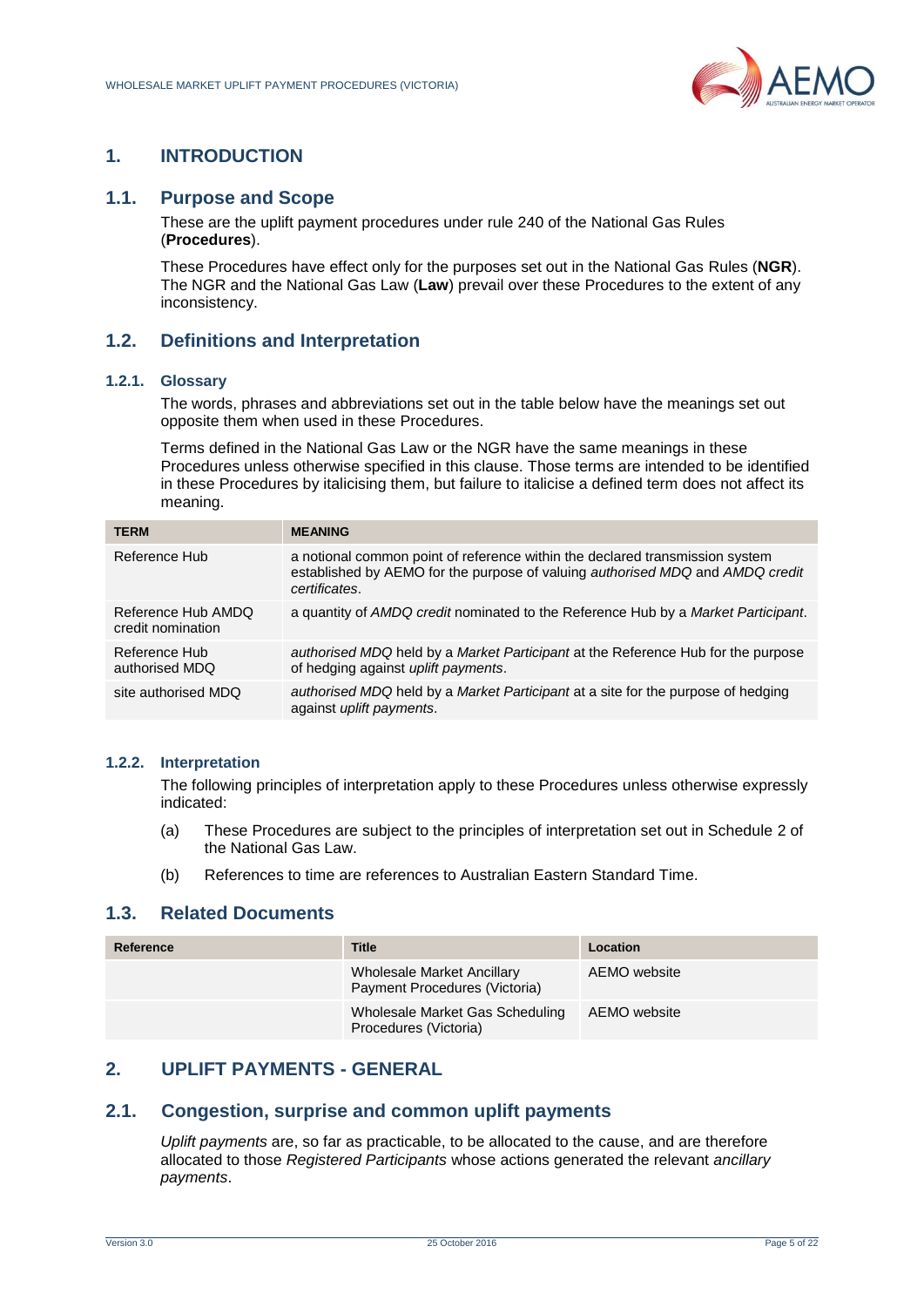

In allocating to the cause, AEMO categorises *uplift payments* as congestion *uplift payments*, surprise *uplift payments* or common *uplift payments*.

#### **2.1.1. Congestion uplift payments**

Where *ancillary payments* are payable in respect of a *gas day*, congestion *uplift payments* will be allocated to:

- $(a)$ a *Market Participant*, where the total withdrawals of gas by that *Market Participant* in a *scheduling interval* exceed its *AMIQ* in that *scheduling interval*; and
- a *declared transmission system service provider*, where, subject to clause 2.1.3, that  $(b)$ *declared transmission system service provider* fails to provide the agreed system capacity under its *service envelope agreement* with AEMO.

### **2.1.2. Surprise uplift payments**

Where *ancillary payments* are payable in respect of a *gas day*, surprise *uplift payments* will be allocated to any *Market Participant* which does not inject or withdraw gas in a *gas day* in accordance with that *Market Participant*'s operating *scheduled injections* or operating *scheduled withdrawals* (as applicable) in the previous schedule or its *demand forecasts* or *operating scheduled* controllable withdrawals increase or decrease between the previous and the current schedules.

### **2.1.3. Common uplift payments**

If the aggregate amount of *uplift payments* allocated by AEMO as congestion *uplift payments* and surprise *uplift payments* in respect of a *gas day* do not fully fund the total *ancillary payments* payable in respect of that *gas day*, the unfunded portion of such *ancillary payments* is allocated by AEMO as common *uplift payments*.

Common *uplift payments* arise in the following circumstances:

- $(a)$ where AEMO overrides the total *demand forecasts* from all *Market Participant*s by increasing the *demand forecasts* for *scheduling*, but the actual uncontrollable demand is less. As a result, the additional withdrawals cannot be attributed to specific *Market Participant*s' forecasting errors and must therefore be categorised by AEMO as common *uplift payments* to be shared by all *Market Participant*s;
- $(b)$ where the terms and conditions of the *service envelope agreement* of the relevant *declared transmission system service provider* limits the amount of uplift payments that would otherwise be payable by that *declared transmission system service provider* as a result of failing to meet its agreed capacity requirements; or
- $(c)$ where *uplift payments* are payable but there is no basis for categorising these *uplift payments* as surprise or congestion *uplift payments*.

### <span id="page-5-0"></span>**2.2. Exclusion of operational gas**

The quantities of gas used by AEMO to determine the allocation of *uplift payments* exclude any *operational gas*.

### <span id="page-5-1"></span>**2.3. Interchangeability of close proximity injection points**

*Close proximity injection points* as at the date of these Procedures are set out in Schedule 1. AEMO may update the list of *close proximity injection points* from time to time by publication on its website.

### <span id="page-5-2"></span>**2.4. Gas withdrawals by AEMO for LNG stock replenishment**

Gas withdrawn by AEMO or the *declared LNG storage provider* for liquefaction for stock replenishment in the LNG storage facility is not eligible for *uplift payments*. AEMO is responsible for paying for such withdrawals of gas and recovering any costs attributable to the *declared LNG storage provider* under its agreements with the *declared LNG storage provider*.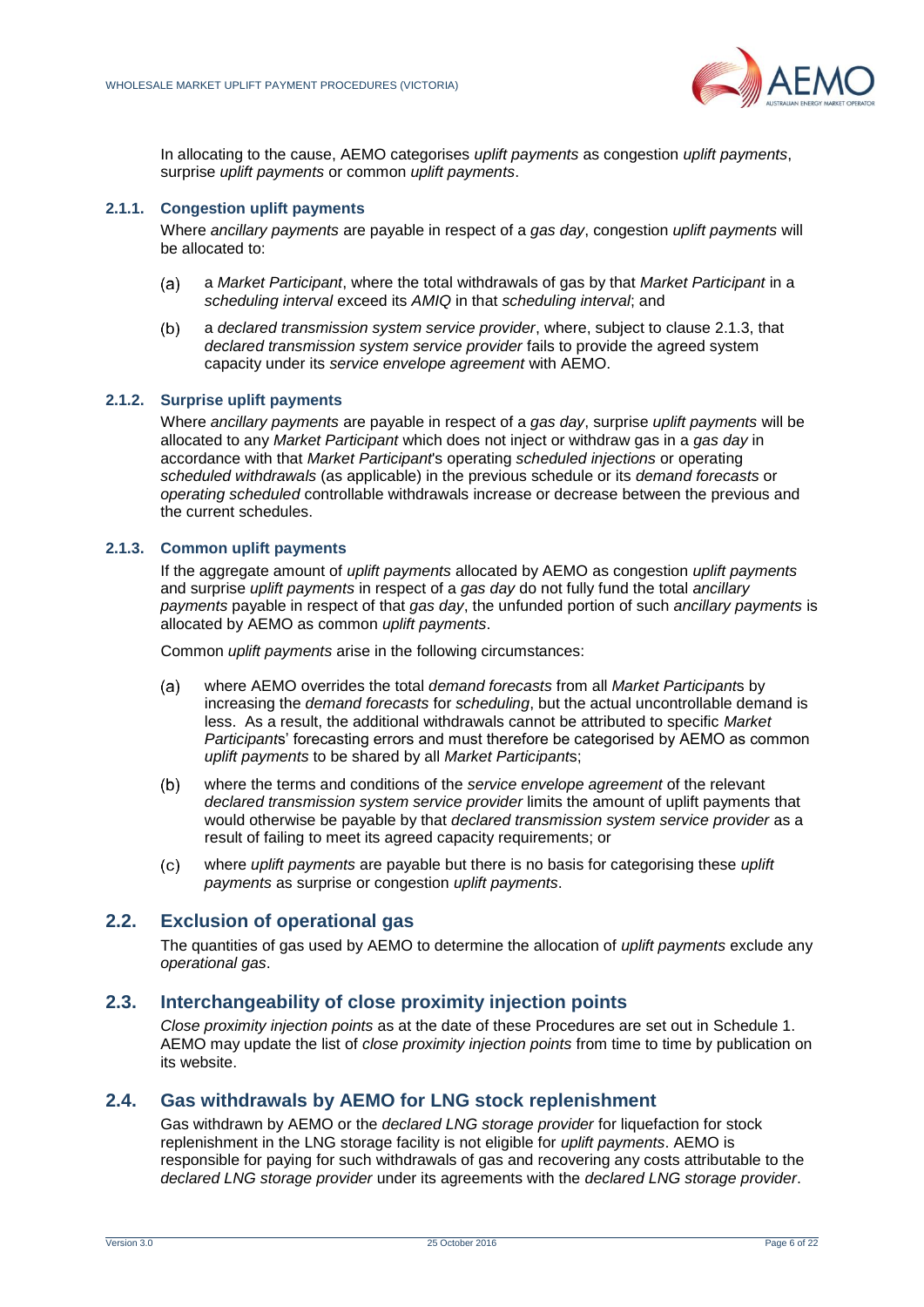

# <span id="page-6-0"></span>**2.5. Default Quantities**

If, prior to the beginning of a *gas day*, a *Market Participant* has not provided AEMO with:

- an *AMIQ profile* for the *gas day* in accordance with clause 3.8 of these Procedures;  $(a)$
- an *agency injection hedge nomination* at a *system injection point* in accordance with  $(b)$ clause 3.3 of these Procedures; and/or
- an *injection hedge nomination* at a *system injection point*,  $(c)$

for that *Market Participant*'s operating *scheduled injection*, AEMO will allocate a value of zero for those scheduled quantities in the relevant *uplift payment* calculations for that *Market Participant*.

### **3. AMIQ**

<span id="page-6-1"></span>This clause sets out how AEMO calculates a *Market Participant*'s *AMIQ* for the purposes of determining congestion *uplift payments*.

# <span id="page-6-2"></span>**3.1. Diversified authorised MDQ and AMDQ credits**

For the purposes of calculating *uplift payments*, the value attributed to *authorised MDQ* and *AMDQ credit* by AEMO is the diversified value assigned by AEMO to that *authorised MDQ* or *AMDQ credit certificates* nominated to a site or the Reference Hub.

For *authorised MDQ*, this is determined by summing the product of each site *authorised MDQ* by its site specific diversity factor and then adding to the Reference Hub *authorised MDQ* for the relevant *Market Participant*.

For *AMDQ credit*, this is determined by summing the product of the *AMDQ credit certificate* nominated to each site by its site specific diversity factor and then adding to the Reference Hub *AMDQ credit* nomination for the relevant *Market Participant*.

The diversity factors are determined by AEMO in accordance with the *authorised MDQ* transfer algorithm.

# <span id="page-6-3"></span>**3.2. Allocation of authorised MDQ for tariff V withdrawal points to Market Participants**

An annual allocation of *authorised MDQ* for *tariff V withdrawal points* is made by AEMO to *Market Participant*s for use in supporting uplift hedges. This allocation is determined by AEMO by pro-rating the total amount of *authorised MDQ* for all *tariff V withdrawal points* to each *Market Participant* based on that *Market Participant*'s share of the total amount of gas withdrawn from *tariff V withdrawal points* during the peak demand days for those *tariff V withdrawal points* in the previous winter.

For the purposes of the preceding paragraph, the peak demand days are the top ten days in terms of highest quantities of gas withdrawn from *tariff V withdrawal points* between 1 May and 30 September.

This annual allocation of *authorised MDQ* takes place each year on the fifth business day of November, after the total amount of *authorised MDQ* for all *tariff V withdrawal points* has been adjusted for changes in tariff V *Customer* numbers between winter and the end of October of that year. The changes in *Customer* numbers are those changes which are provided to AEMO through full retail contestability fees.

Until the next annual allocation, the allocation is adjusted by AEMO on the fifth business day of every subsequent month to take account of any changes in tariff V *Customer* numbers provided to AEMO through full retail contestability fees.

Every other *gas day*, the allocation is adjusted by AEMO to take account of estimated changes in *Customer* numbers. This estimate is determined by AEMO using the number of:

 $(a)$ tariff V *Customer* transfers completed;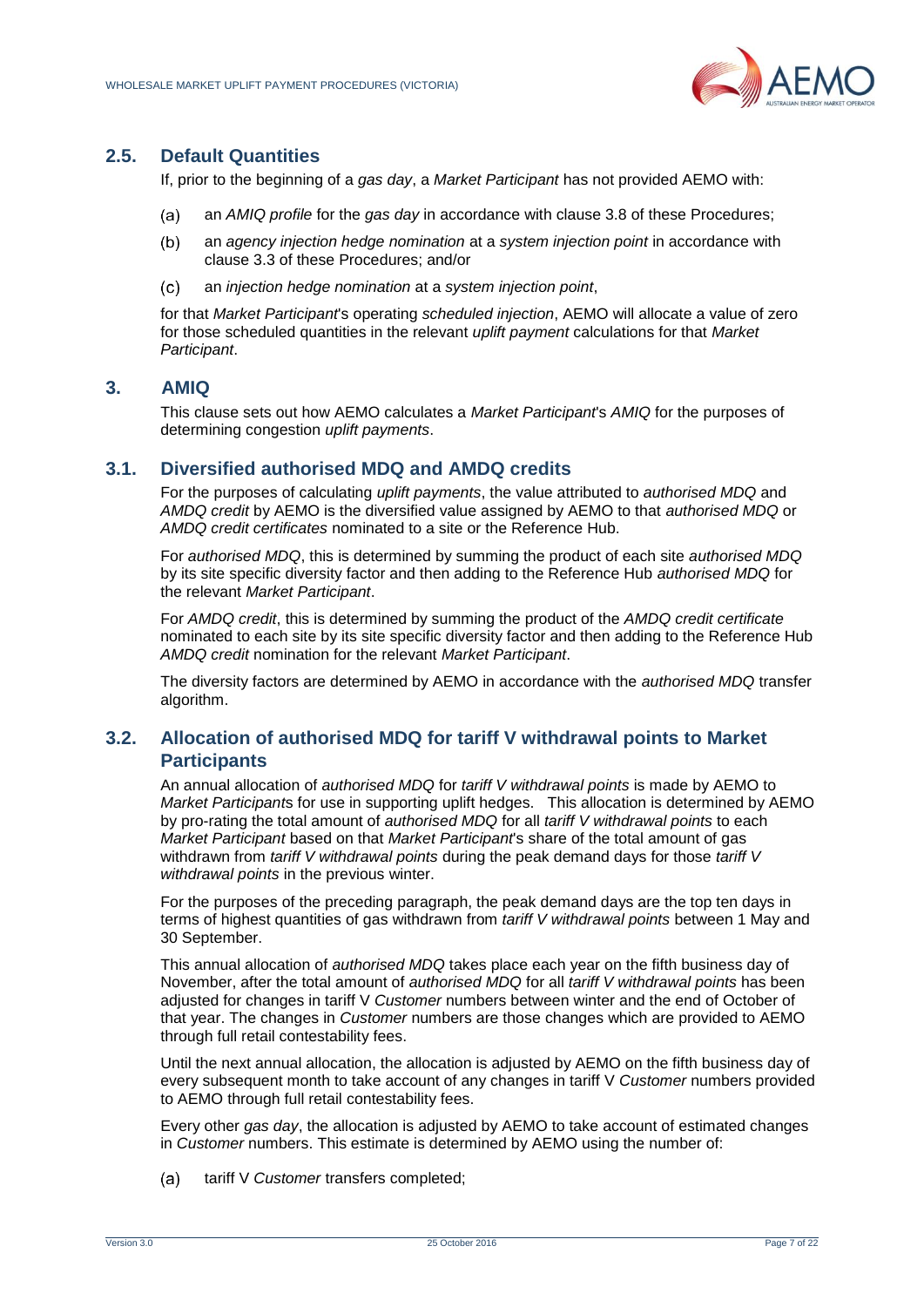

- new site registrations received; and  $(b)$
- $(c)$ site de-registrations received,

by AEMO since the previous *gas day*.

The daily adjustments are based on data received in respect of non-*declared host retailers* only. As data will not typically be available for new and deregistered sites for *declared host retailers*, any such data is ignored in the calculation. This is then corrected by AEMO on a monthly basis to reconcile with the *Customer* numbers associated with full retail contestability fees.

### <span id="page-7-0"></span>**3.3. Agency Injection Hedge Nominations**

A *Market Participant* may arrange for part or all of its gas injections to be applied to another *Market Participant* when determining that other *Market Participant*'s amount of uplift hedges.

Prior to making any such *agency injection hedge nomination*, the injecting *Market Participant* must enter into an agency arrangement with the relevant nominated *Market Participant* and that agency arrangement must be accredited by AEMO.

The injecting *Market Participant* may only make an *agency injection hedge nomination* up to one hour before the start of the *gas day* in which that *agency injection hedge nomination* is to apply.

*Agency injection hedge nominations* do not affect the market *allocations* and *trading amounts* of the injecting *Market Participant* or the other *Market Participant*.

#### **3.3.1. Determination of injection support for uplift hedge for an injecting Market Participant**

The amount of a *Market Participant*'s daily operating *scheduled injections* for the last approved *operating schedule* at a *close proximity injection point* that is to be used to determine its uplift hedge equals the lesser of:

- the sum of that *Market Participant*'s last approved operating *scheduled injections* over all  $(a)$ the associated *system injection point*s; and
- that *Market Participant*'s *injection hedge nomination*,  $(b)$

in respect of that *gas day* at that *close proximity injection point*.

#### **3.3.2. Allocation of operating scheduled injections for uplift hedge as a result of agency injection hedge nominations**

- $(a)$ If the sum of an injecting *Market Participant*'s operating *scheduled injections* at a *close proximity injection point* for the last approved *operating schedule* of a *gas day* are greater than or equal to the sum of that *Market Participant*'s:
	- (i) *agency injection hedge nominations* for other Market Participants; and
	- (ii) *injection hedge nominations*,

applicable at that *close proximity injection point*, the *Market Participant*s nominated to receive an *agency injection hedge nomination* by that injecting *Market Participant* will only be allocated the operating *scheduled injection* amount for uplift hedge purposes that was nominated in the relevant *agency injection hedge nomination*.

- If the sum of an injecting Market Participant's *operating scheduled* injections at a *close*   $(b)$ *proximity injection point* for the last approved *operating schedule* of a *gas day* are less than the sum of that Market Participant's:
	- (i) *agency injection hedge nominations* for other Market Participants; and
	- *(ii) injection hedge nominations*

applicable at that *close proximity injection point*, the *Market Participant*s nominated to receive an *agency injection hedge nomination* by that injecting *Market Participant* will be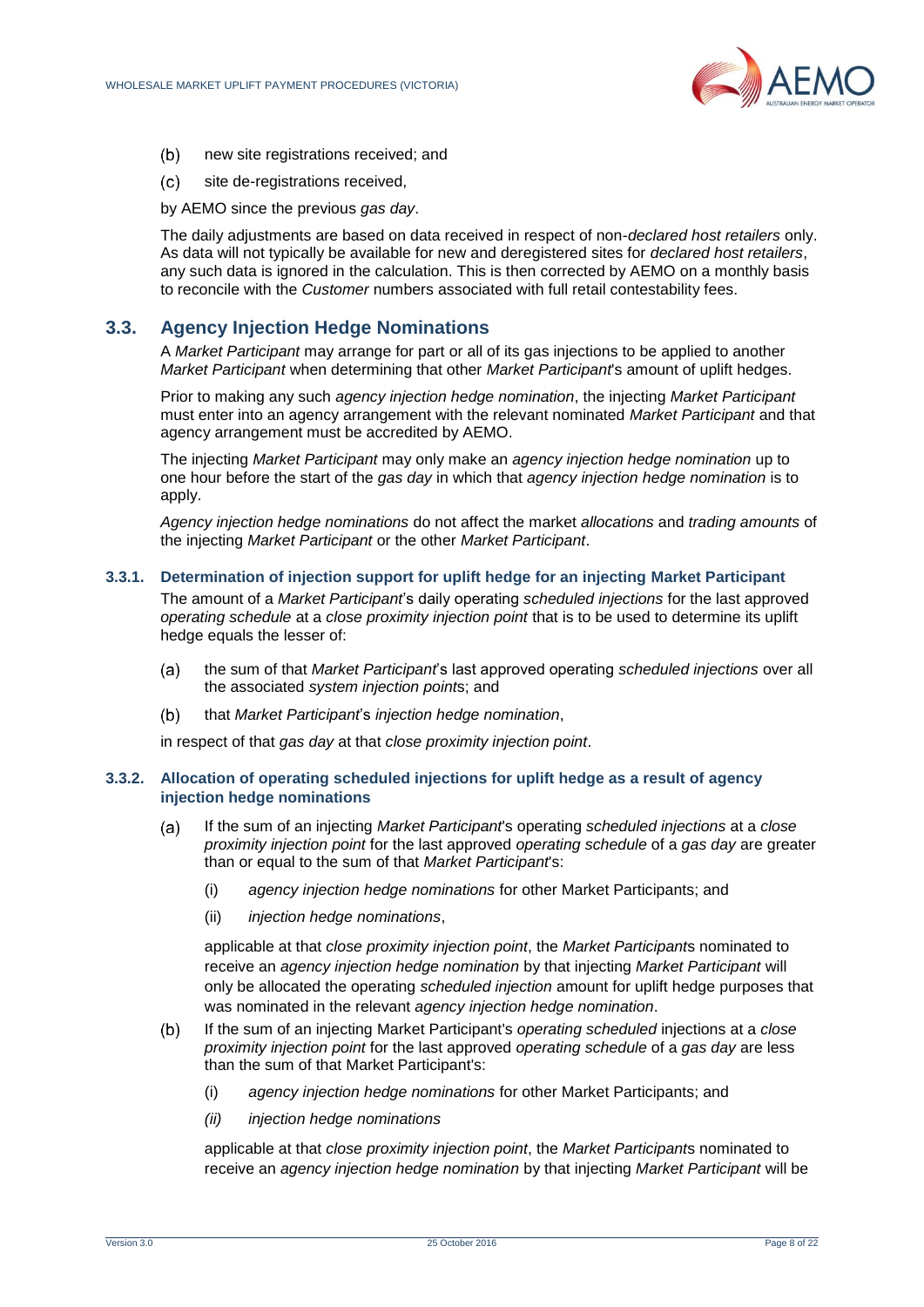

allocated an injection amount for uplift hedge purposes in accordance with one of the following allocation methods nominated by that *Market Participant*:

(A) Pro rata Method

If the pro-rata method is nominated, each *Market Participant* nominated by that *Market Participant* to receive an *agency injection hedge nomination* at that *close proximity injection point* will be allocated for uplift hedge purposes an amount of that injecting *Market Participant*'s operating *scheduled injections* for the last approved *operating schedule* of the *gas day* at that *close proximity injection point* less the amount of its injections nominated to support its *AMIQ* as determined in clause 3.3.1, on a pro-rata basis based on that injecting *Market Participant*'s *agency injection hedge nominations* at that *close proximity injection point*; or

(B) Preference Method

If the preference method is nominated, the injecting *Market Participant* who makes an *agency injection hedge nomination* must assign a priority to the *allocations* as part of its *agency injection hedge nominations* for that *close proximity injection point*. The *agency hedge nomination*s are then met in the order of their priority ranking until that injecting *Market Participant*'s operating *scheduled injections* for the last approved *operating schedule* of the *gas day* available for *agency injection hedge nominations* have been exhausted. The quantity of operating *scheduled injections* available for *agency injection hedge nominations* equals the injecting *Market Participant*'s operating *scheduled injections* for the last approved *operating schedule* of the *gas day* less the amount of its injections used to support its *AMIQ* as determined in clause 3.3.1.

# **3.4. Scheduled injection amounts that do not generate ancillary payments**

<span id="page-8-0"></span>Operating *scheduled injections* by a *Market Participant* that are used by that *Market Participant* as an uplift hedge for its own market settlements, or as an uplift hedge for other *Market Participant*s, are not taken into account by AEMO in determining that *Market Participant*'s entitlement to *ancillary payments*.

# <span id="page-8-1"></span>**3.5. Determination of uplift hedge associated with non-Longford close proximity injection points**

The quantity of *AMDQ credit*s available to a *Market Participant* at *close proximity injection points* other than Longford *close proximity injection point* for the determination of an uplift hedge for a *gas day* is equal to the lesser of:

- $(a)$ the diversified *AMDQ credit* quantities determined pursuant to clause 3.1 for *AMDQ credit certificates* registered to that *Market Participant* for that *gas day* at each *close proximity injection point*; and
- the sum of the operating *scheduled injections* allocated to that *Market Participant* for that  $(b)$ *gas day* at each *close proximity injection point* determined pursuant to clause 3.3.

# <span id="page-8-2"></span>**3.6. Determination of uplift hedge associated with Longford close proximity injection point**

The quantity of *authorised MDQ* available to a *Market Participant* at the Longford *close proximity injection point* for the determination of an uplift hedge for a *gas day* is equal to the lesser of:

the diversified tariff D *authorised MDQ* of each of that *Market Participant*'s tariff D  $(a)$ *Customer*s, as determined under clause 3.1, and the amount of tariff V *authorised MDQ*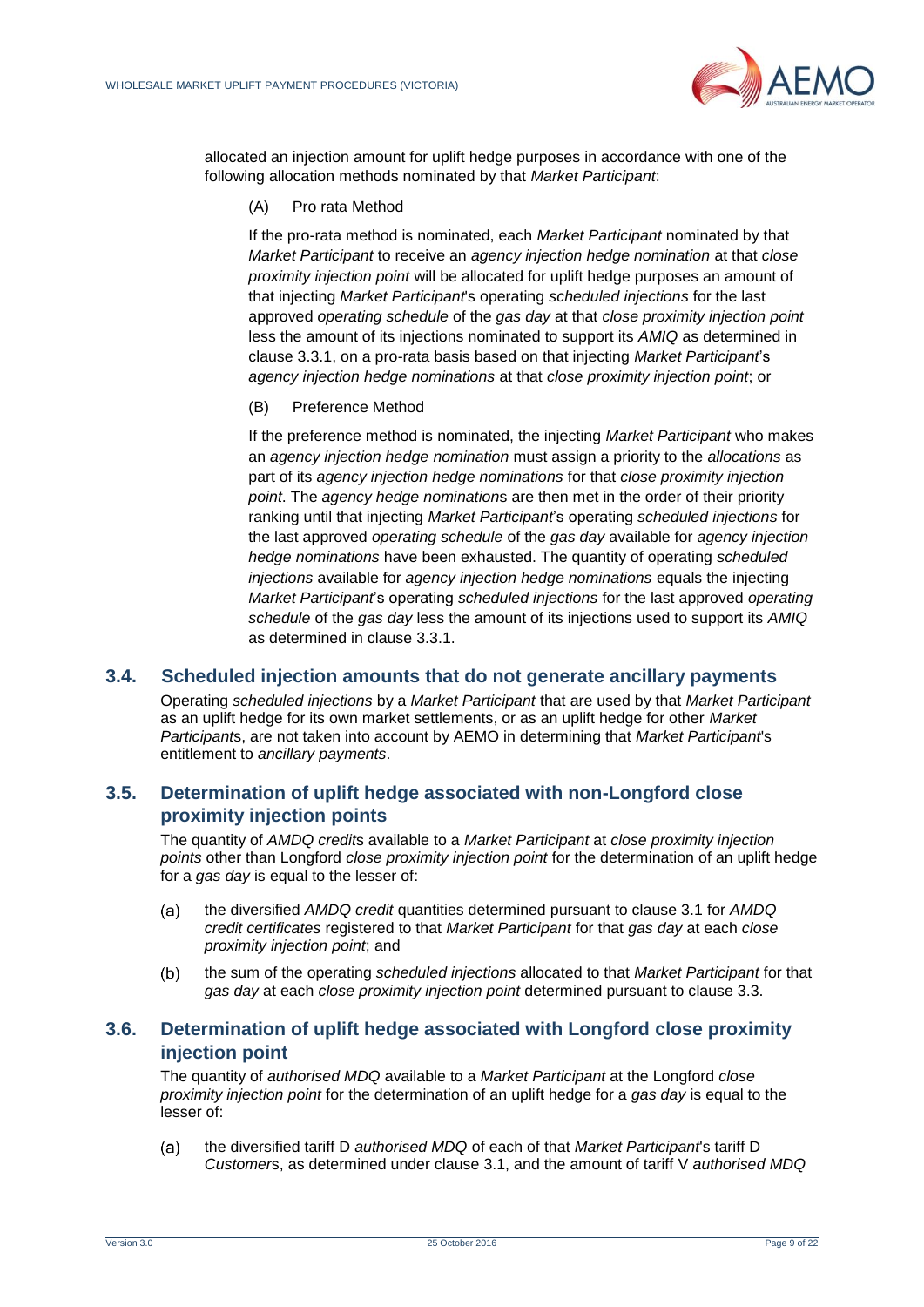

assigned to that *Market Participant* for uplift hedge as determined under clause 3.2, for the Longford *close proximity injection point*; and

- $(b)$ the diversified *AMDQ credit* quantities determined pursuant to clause 3.1 for *AMDQ credit certificates* registered to that *Market Participant* for that *gas day* at the Longford *close proximity injection point*; and
- the sum of the operating *scheduled injections* that were allocated to that *Market*   $(c)$ *Participant* for that *gas day* at the Longford *close proximity injection point* determined under clause 3.3.

# <span id="page-9-0"></span>**3.7. No retrospective adjustment of authorised MDQ or AMDQ credit quantities**

The *authorised MDQ* or *AMDQ credit* quantities available to a *Market Participant* in respect of a *gas day* are fixed at the values registered in the *AMDQ credit certificate* and site nominations register at the beginning of that *gas day* and must not be adjusted to take account of any *Customer* transfers or transfers of *authorised MDQ* or *AMDQ credit certificates* between *Market Participant*s that occur during that *gas day* after the first schedule.

### <span id="page-9-1"></span>**3.8. Calculation of AMIQ**

A *Market Participant*'s *AMIQ* in respect of a *gas day* is determined by AEMO by multiplying the sum of the *authorised MDQ* and *AMDQ credit*s for that *Market Participant* as determined by AEMO pursuant to clauses 3.5 and 3.6, by the *AMIQ profile* submitted by that *Market Participant* to AEMO for the final (10pm) schedule of the *gas day*.

<span id="page-9-2"></span>*AMIQ profile*s submitted by *Market Participant*s may be updated during a *gas day*, and must be within the *AMIQ profile* limits specified in Schedule 2.

# **4. CALCULATION OF MARKET PARTICIPANT EFFECTIVE DEMAND FORECAST**

Where a *demand forecast override* increases the total forecast withdrawals by *Market Participant*s, the additional quantity of withdrawals is allocated by AEMO to those *Market Participant*s who have under forecast their withdrawals for the purpose of assigning surprise and congestion *uplift payments*.

Where a *demand forecast override* decreases the total forecast withdrawals by *Market Participant*s, the subtracted quantity of withdrawals is not taken into account by AEMO for the purposes of allocating *uplift payments*.

# <span id="page-9-3"></span>**4.1. Calculation of adjusted demand forecast override**

- $(a)$ If the net effect of all *demand forecast overrides* for all hours of a *scheduling interval* is either zero or a decrease in total forecast withdrawals, then for the purpose of allocating *uplift payments* to *Market Participant*s, the adjusted *demand forecast override* in each hour of that *scheduling interval* will be deemed to be zero.
- $(b)$ If the net effect of all *demand forecast overrides* for all hours of a *scheduling interval* is an increase in total forecast withdrawals and the effect of a *demand forecast override* in an hour within the *scheduling interval* is either zero or a decrease in total forecast withdrawals, then for the purpose of allocating *uplift payments* to *Market Participant*s, the adjusted *demand forecast override* in that hour of that *scheduling interval* will be deemed to be zero.
- $(c)$ If the net effect of all *demand forecast overrides* for all hours of a *scheduling interval* is an increase in total forecast withdrawals and the effect of a *demand forecast override* in an hour within the *scheduling interval* is an increase in total forecast withdrawals, the adjusted *demand forecast override* is this value multiplied by the ratio created by dividing the cumulative *demand forecast override* in the *scheduling interval* (which must be positive) by the sum of the hourly *demand forecast overrides* in that *scheduling interval* which exceed zero. This ratio must be greater than 0 and less than 1.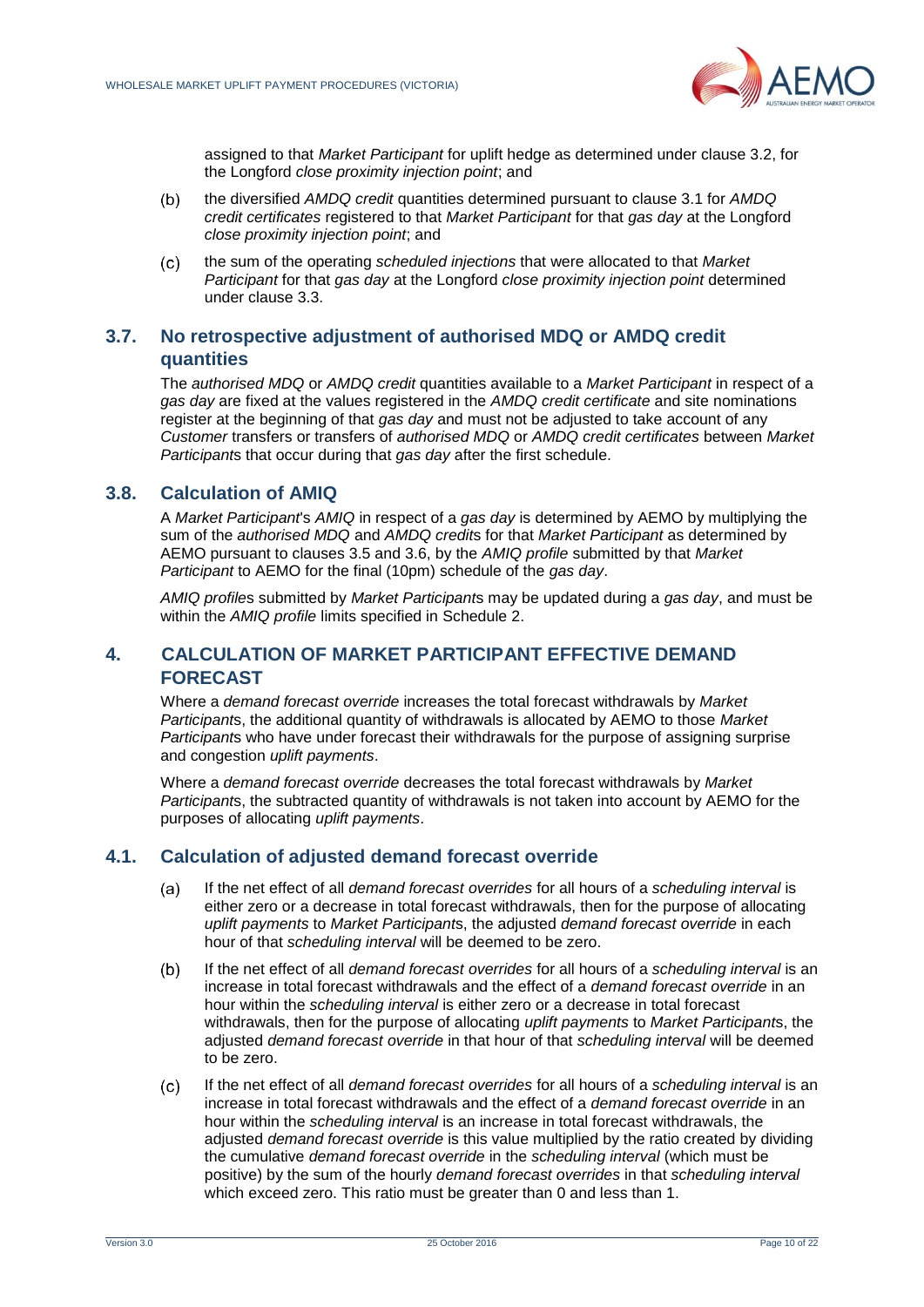

# <span id="page-10-0"></span>**4.2. Allocation of adjusted demand forecast override to Market Participants**

If there is a positive adjusted *demand forecast override* for an hour under clause 4.1, *demand forecast override* in that hour is allocated by AEMO to those *Market Participant*s which withdrew more gas in that hour than their *demand forecast*, but the amount of additional withdrawals allocated to a *Market Participant* must not exceed the amount by which that *Market Participant* exceeded its *demand forecast* for that hour.

For each hour in the *scheduling horizon* of each *operating schedule*:

- $(a)$ if the adjusted *demand forecast override* exceeds zero but is less than the total amount by which *Market Participant*s exceed their *demand forecasts* for that hour, the adjusted *demand forecast override* is allocated on a pro-rata basis to those *Market Participant*s whose uncontrollable withdrawals of gas from the declared transmission system in that hour exceeded their *demand forecasts* for that hour; and
- $(b)$ if the adjusted *demand forecast override* exceeds the amount by which *Market Participant*s in total exceed their *demand forecasts*, the adjusted *demand forecast override* is allocated to those *Market Participant*s whose uncontrollable withdrawals of gas from the declared transmission system in that hour exceeded their *demand forecasts* for that hour but only up to the actual quantities by which their actual uncontrollable withdrawals exceed their *demand forecasts* for that hour. Where this does not account for the full amount of the adjusted *demand forecast override*, any *uplift payments* associated with the balance of the adjusted *demand forecast override* are recovered by AEMO as common *uplift payments*.

A *Market Participant*'s effective *demand forecast* for each hour within the *scheduling interval* of an *operating schedule* is the *demand forecast* for that *Market Participant* plus the adjusted *demand forecast override* for that hour as determined in clauses a) and b) above.

### <span id="page-10-1"></span>**4.3. Residual Demand Forecast Override**

The residual amount of *demand forecast override* which is used by AEMO to determine common *uplift payments*, is equal to the sum of all *Market Participant*s' *demand forecasts* and the *demand forecast overrides* less the sum of all *demand forecasts* after adjustment under clause 4.2, for each hour in the *scheduling horizon* of each *operating schedule* for the *gas day*. Non-zero residual *demand forecast override* can only occur in the circumstances described in clause b).

# <span id="page-10-2"></span>**5. SURPRISE UPLIFT QUANTITIES**

Chapter 5 sets out how AEMO determines the quantity of gas associated with the funding of surprise *uplift payments* in respect of each *operating schedule*.

These quantities are used by AEMO pursuant to Chapter 7 and Chapter 8 of these Procedures to allocate surprise *uplift payments*.

### <span id="page-10-3"></span>**5.1. Determination of adjusted deviation**

#### **5.1.1. Hourly deviation**

For each hour of the *gas day* for each *Market Participant*, the hourly *deviation* attributable to that *Market Participant* is the *actual imbalance* quantity for that *Market Participant* in that hour less the *scheduled imbalance* quantity for that *Market Participant* in that hour. For the purposes of these Procedures, the hourly imbalance quantity for a *Market Participant* is calculated as that *Market Participant*'s hourly operating *scheduled injection* less the hourly *operating scheduled withdrawal*.

The *demand forecast* used to determine the *scheduled imbalance* for that *Market Participant* is the *demand forecast* of that *Market Participant* as adjusted in accordance with Chapter 4 of these Procedures to take account of any positive *demand forecast overrides* which may apply in that hour.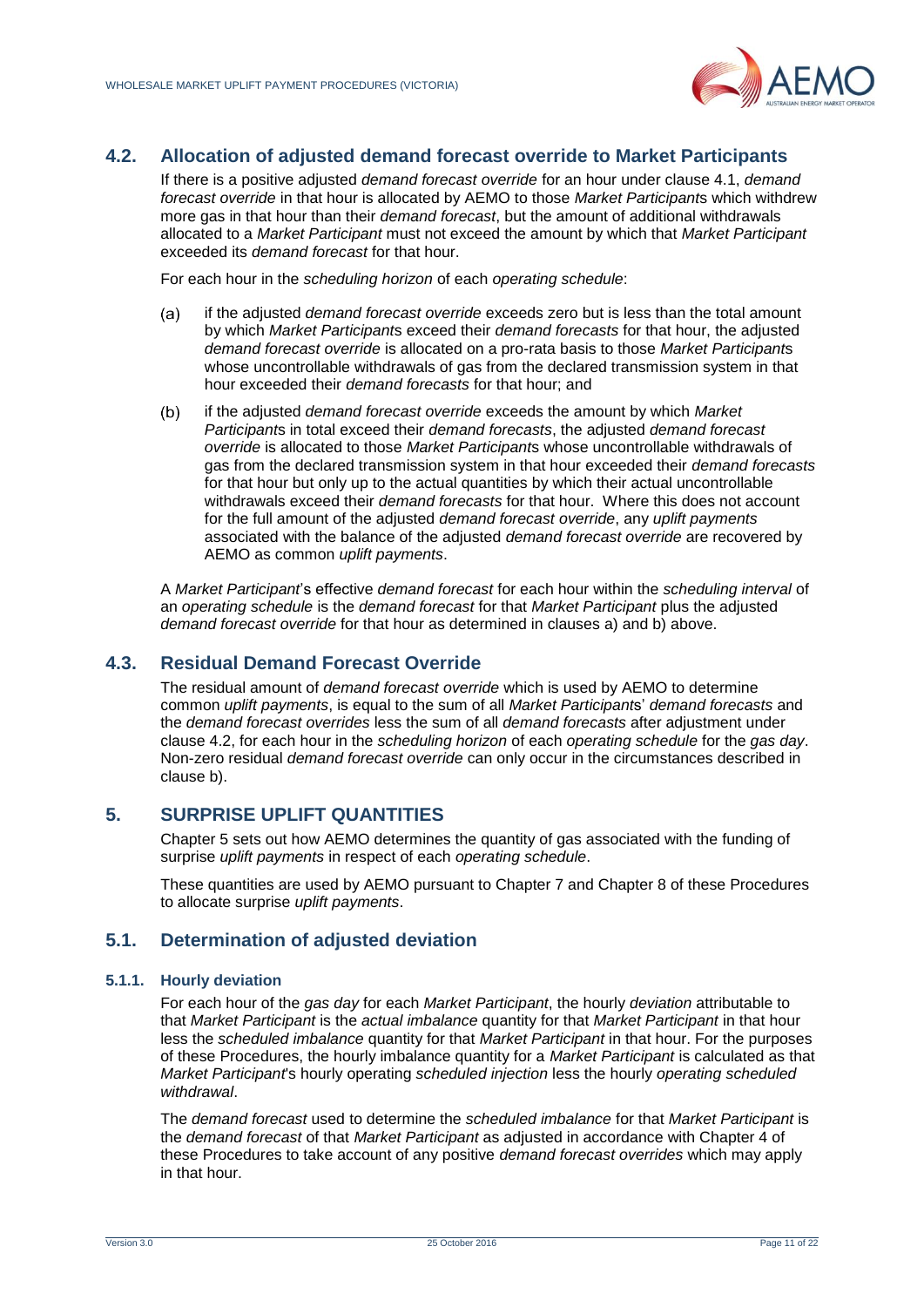

#### **5.1.2. Scheduling interval deviation**

The *deviation* for a *Market Participant* for a *scheduling interval* is the aggregate of the positive and negative hourly *deviation*s for that *Market Participant* for all hours of that *scheduling interval*, determined by AEMO pursuant to clause 5.1.1 using the *actual imbalance* quantity and the last *operating schedule published* on that *gas day* to determine that *Market Participant*'s *scheduled imbalances*.

#### **5.1.3. Scheduled interval hourly deviation (SIHDQ)**

The SIHDQ for a *Market Participant* for each *scheduling interval* is the aggregate of the negative hourly *deviation* quantities for that *Market Participant* for all hours in that *scheduling interval*, determined in accordance with clause 5.1.1 and using the *actual imbalance* quantity and the last *operating schedule published* on that *gas day* for that day to determine *scheduled imbalances*.

#### **5.1.4. Change in constrained on injection due to an ad-hoc operating schedule**

If an ad hoc *operating schedule* is *published* by AEMO, AEMO must determine the change in constrained on injection quantities resulting from that ad hoc *operating schedule*.

#### **5.1.5. Effective deviation**

If an ad hoc *operating schedule* is published and the change in constrained on injection quantities determined by AEMO for that ad hoc schedule is positive, then the effective *deviation* for a *Market Participant* for that *scheduling interval* is the SIHDQ determined in accordance with clause 5.1.3.

Otherwise, the effective *deviation* for a *Market Participant* for that *scheduling interval* is the *deviation* determined in accordance with clause 5.1.2.

#### **5.1.6. Allocation Factor**

An allocation factor is used by AEMO to allocate *uplift payments* attributable to any increase in constrained on injection quantities in a *scheduling interval* following an ad hoc *operating schedule* to *Market Participant*s who have a non-zero SIHDQ for the *scheduling interval* during which the ad hoc *operating schedule* is published.

The allocation factor for a *scheduling interval* in respect of which an ad hoc *operating schedule* is *published* is:

the greater of:

- minus one multiplied by the increase in constrained on injection quantities within that *scheduling interval*, determined in accordance with clause 5.1.4; and
- the sum of all *Market Participant*s' effective *deviation* within that *scheduling interval* for that *operating schedule*

divided by

 the sum of all *Market Participant*s' effective *deviation* within that *scheduling interval* for that *operating schedule*.

#### **5.1.7. Adjusted Deviation**

The adjusted *deviation* for a *Market Participant* for each *operating schedule* is:

 the effective *deviation* for that *Market Participant* for the *scheduling interval* immediately preceding the current *scheduling interval* for that *operating schedule* determined by AEMO in accordance with clause 5.1.5,

plus

 the effective *deviation* for that *Market Participant* for the *scheduling interval* for that schedule determined by AEMO in accordance with clause 5.1.5, multiplied by any allocation factor applicable for that *scheduling interval* determined by AEMO in accordance with clause 5.1.6,

less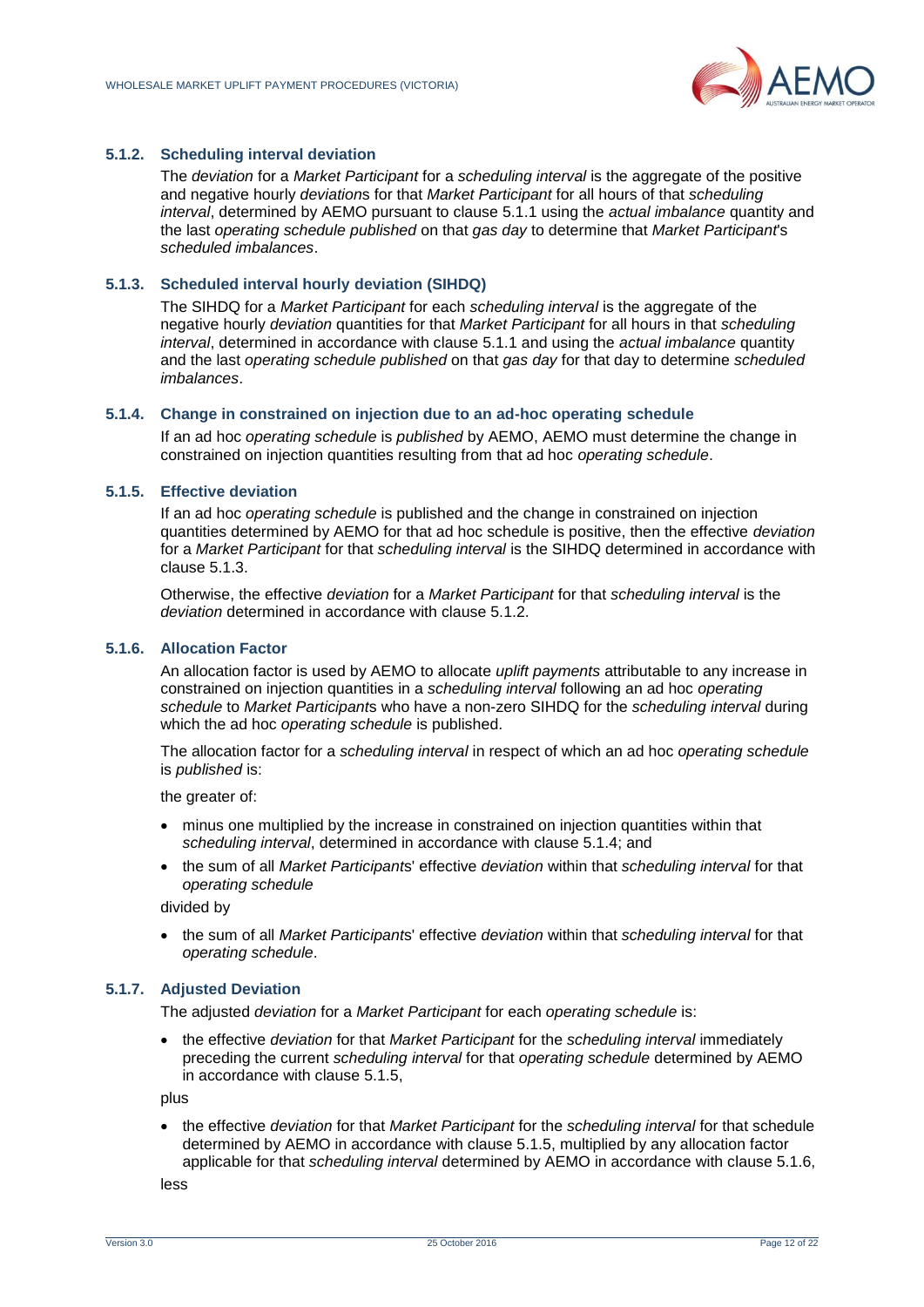

 the effective *deviation* for that *Market Participant* for the *scheduling interval* immediately preceding that *scheduling interval* for that schedule determined by AEMO in accordance with clause 5.1.5, multiplied by any allocation factor applicable for the *scheduling interval* immediately preceding the current *scheduling interval* for that *operating schedule* determined by AEMO in accordance with clause 5.1.6.

# <span id="page-12-0"></span>**5.2. Surprise uplift quantity for a Market Participant**

The surprise uplift quantity for a *Market Participant* for each *operating schedule* is:

- for the first *operating schedule* of a *gas day*, minus one multiplied by the adjusted *deviation* determined in accordance with clause 5.1.7.
- for the updated *operating schedules*,
	- o the amount by which that *Market Participant*'s effective *demand forecast* (determined under clause 4.2) has changed for the hours of the *scheduling horizon* of that schedule over that *Market Participant*'s effective *demand forecast* of the same hours in the previous schedule.

plus

 the amount by which that *Market Participant*'s *operating scheduled* controllable withdrawals have changed for the hours of the *scheduling horizon* of that schedule over that *Market Participant*'s *operating scheduled* controllable withdrawals for the same hours in the previous schedule

minus

 the adjusted *deviation* for that *Market Participant* for that schedule determined in accordance with clause 5.1.7.

If this calculation results in:

- a positive amount, this may result in that *Market Participant* having to pay *uplift payments*  $(a)$ to AEMO for that *scheduling interval* in that *operating schedule*; and
- $(b)$ a negative amount, this may result in that *Market Participant* being paid *uplift payments* by AEMO for that *scheduling interval* in that *operating schedule*.

# <span id="page-12-1"></span>**5.3. Surprise uplift quantity for residual demand forecast override**

#### **5.3.1. Initial schedule surprise uplift quantity for residual demand forecast override**

For the initial *operating schedule* for the *gas day*, the surprise uplift quantity for residual AEMO *demand forecast override* is the sum of the residual *demand forecast override* for all hours calculated for the initial *operating schedule* of the *gas day* pursuant to clause 4.3.

#### **5.3.2. Updated schedule surprise uplift quantity for residual demand forecast override**

For each updated *operating schedule* of a *gas day* after the initial *operating schedule*, the surprise uplift quantity for residual *demand forecast override* is determined by AEMO as follows:

 the change in the sum of total *demand forecast* and total *demand forecast override* over the *scheduling horizon* for that *operating schedule*

minus

 the change in the sum of all *Market Participant*s' effective *demand forecast* calculated by AEMO pursuant to clause 4.2 over the *scheduling horizon* for that *operating schedule*.

### <span id="page-12-2"></span>**5.4. Determination of the total surprise uplift quantity for each schedule**

The positive surprise and negative surprise uplift quantity for a *Market Participant* for each schedule is determined by AEMO as follows:

A *Market Participant*'s positive surprise uplift quantity is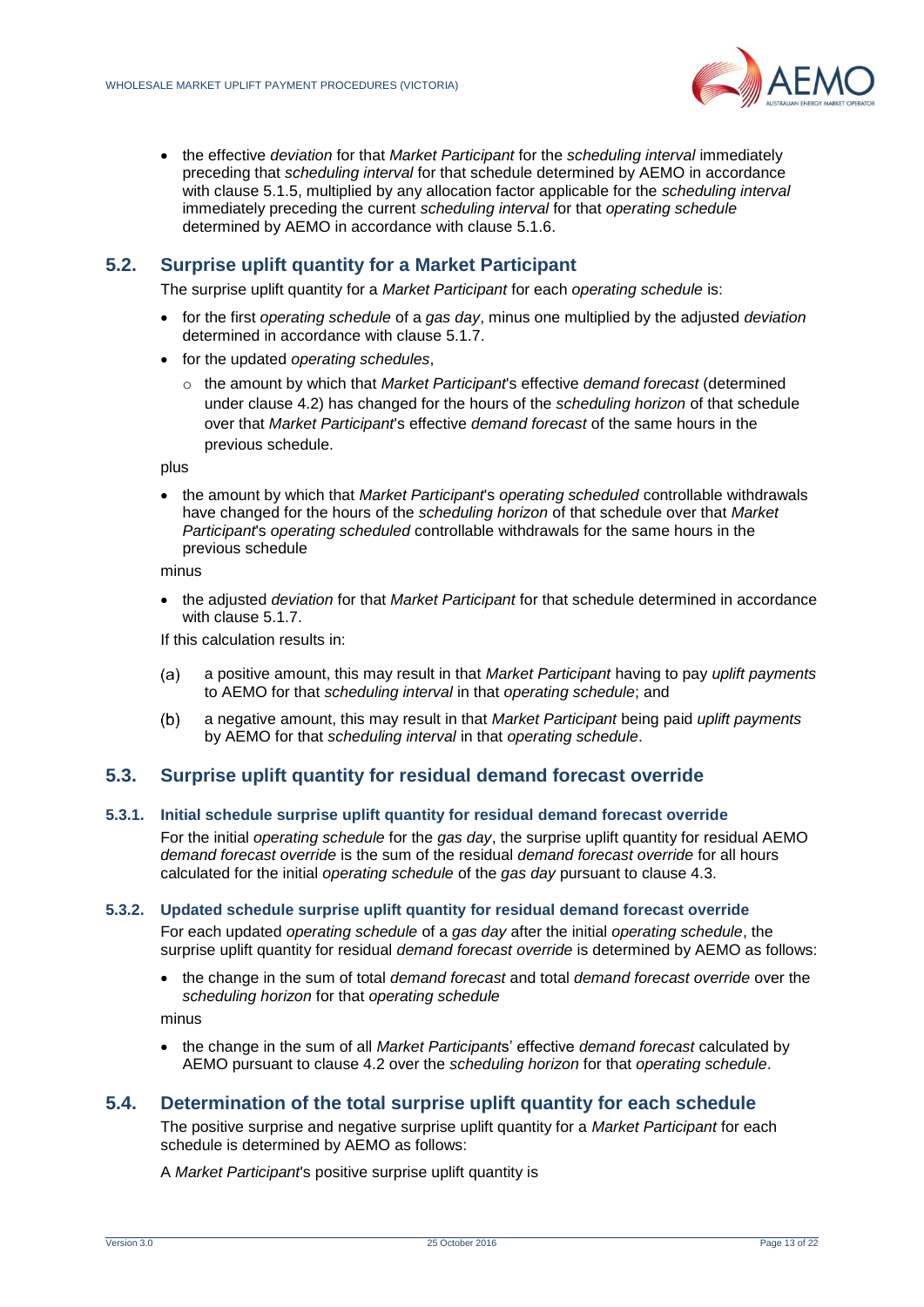

 the greater of zero and that *Market Participant*'s surprise uplift quantity for that schedule as determined by AEMO pursuant to clause 5.2

plus

 the greater of zero and that *Market Participant*'s surprise uplift quantity for the residual *demand forecast override* for that schedule determined by AEMO pursuant to clause 5.3.

A *Market Participant*'s negative surprise uplift quantity is

 the lesser of zero and that *Market Participant*'s surprise uplift quantity for that schedule as determined by AEMO under clause 5.2

plus

<span id="page-13-0"></span> the lesser of zero and that *Market Participant*'s surprise uplift quantity for the residual *demand forecast override* for that schedule determined by AEMO pursuant to clause 5.3.

# **6. CONGESTION UPLIFT QUANTITIES – EXCEEDING AMIQ**

This clause sets out how AEMO determines the quantity of gas which exceeds *AMIQ* for each *Market Participant*.

### <span id="page-13-1"></span>**6.1. Apportionment of congestion uplift**

This quantity is used to apportion congestion *uplift payments* to *declared transmission system service provider*s and *Market Participant*s as follows:

 $(a)$ *Declared transmission system service providers*

> Apportionment is based on the level of congestion caused by a *declared transmission system service provider*'s failure to meet its obligations under its *service envelope agreement* but is subject to any limitation on the liability of the *declared transmission system service provider* for *uplift payments* under its *service envelope agreement*.

The maximum amount of congestion *uplift payments* allocated to *declared transmission system service provider*s is determined by AEMO in accordance with the terms of the relevant *service envelope agreement*.

 $(b)$ *Market Participants*

> Apportionment is based on each *Market Participant*'s total *scheduled withdrawal* quantity for each *scheduling interval* in an *operating schedule* which exceeds that *Market Participant*'s *AMIQ* for that *scheduling interval*.

### <span id="page-13-2"></span>**6.2. Calculation of the quantity of gas which exceeds AMIQ**

For each *scheduling interval*, AEMO will calculate the amount that a *Market Participant*'s total adjusted operating *scheduled withdrawals* (being the sum of that *Market Participant*' effective *demand forecast* as determined pursuant to clause 4.2 and its *operating scheduled* controllable withdrawal) exceeds that *Market Participant*'s *AMIQ* for that *scheduling interval* (as determined pursuant to clause 3.8.)

# <span id="page-13-3"></span>**6.3. Calculation of congestion caused by failure of declared transmission system service provider**

For each *scheduling interval*, AEMO will estimate the quantity of congestion caused by the failure of any *declared transmission system service provider* to fulfil its obligations under its respective *service envelope agreement*.

### <span id="page-13-4"></span>**6.4. Change in the quantity of gas which exceeds AMIQ**

For each *scheduling interval* following the publication of an updated *operating schedule*, AEMO will calculate the increase or decrease (if any) in the amount by which a *Market Participant*'s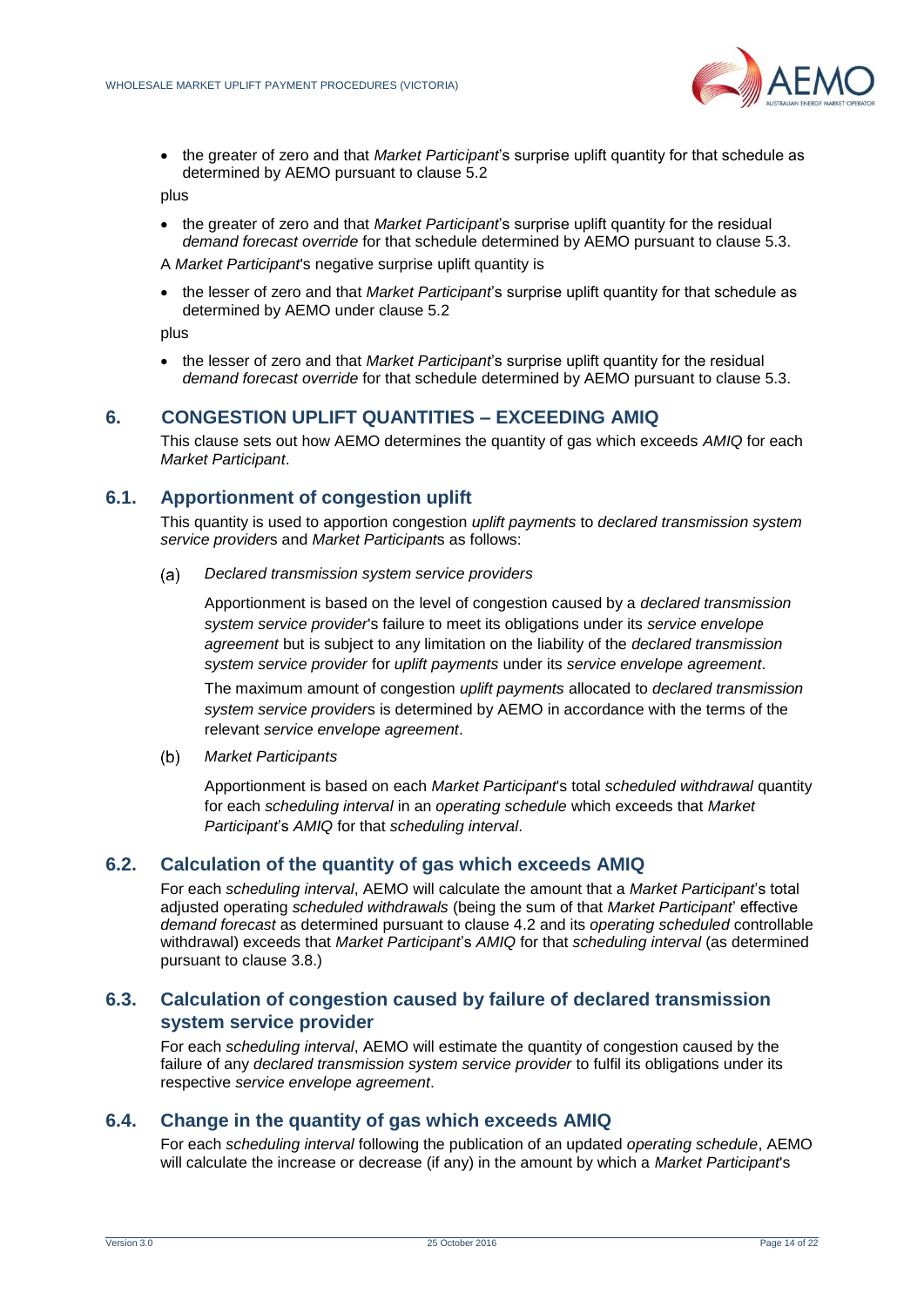

<span id="page-14-0"></span>total adjusted operating *scheduled withdrawals* exceeds that *Market Participant*'s *AMIQ* as determined under clause 6.2.

# **6.5. Change in congestion caused by failure of declared transmission system service provider**

For each *scheduling interval* following the publication of an updated *operating schedule*, AEMO will calculate the increase or decrease (if any) in *declared transmission system service provider* congestion quantities determined under clause 6.3.

# <span id="page-14-1"></span>**6.6. Determination of the total congestion quantity for each operating schedule**

### **6.6.1. Initial operating schedule**

The total congestion quantity for all *Market Participant*s and *declared transmission system service provider*s for the initial schedule of a *gas day* is equal to:

 the sum of the amounts calculated under clause 6.1 for each *Market Participant* for all *scheduling interval*s in the initial *operating schedule* of that *gas day* and all *Market Participant*s;

plus

 the sum of the amounts calculated under clause 6.3 for each *declared transmission system service provider* for all *scheduling interval*s in the initial *operating schedule* of that *gas day* and all relevant *declared transmission system service provider*s.

#### **6.6.2. Determination of the total congestion quantity for each updated operating schedule**

The total positive and negative congestion quantities attributable to *Market Participant*s and *declared transmission system service provider*s for each *scheduling horizon* of each updated *operating schedule* in the *gas day* is determined by AEMO as follows:

- The total positive congestion quantities are equal to:  $(a)$ 
	- the greater of zero and the amounts calculated under clause 6.4 for each *Market Participant* for all of the *scheduling interval*s within the *scheduling horizon* of that updated *operating schedule* and all *Market Participant*s;

plus

- the greater of zero and the amounts calculated under clause 6.5 for each *declared transmission system service provider*s for all *scheduling interval*s within the *scheduling horizon* of that updated *operating schedule* and all the relevant *declared transmission system service provider*s.
- $(b)$ The total negative congestion quantities are equal to:
	- the lesser of zero and the amounts calculated under clause 6.4 for each *Market Participant* for all *scheduling interval*s within the *scheduling horizon* of that updated operating schedule and all *Market Participant*s;

plus

 the lesser of zero and the amounts calculated under clause 6.5 for each *declared transmission system service provider*s for all *scheduling interval*s within the *scheduling horizon* of that updated *operating schedule* and all relevant *declared transmission system service provider*s.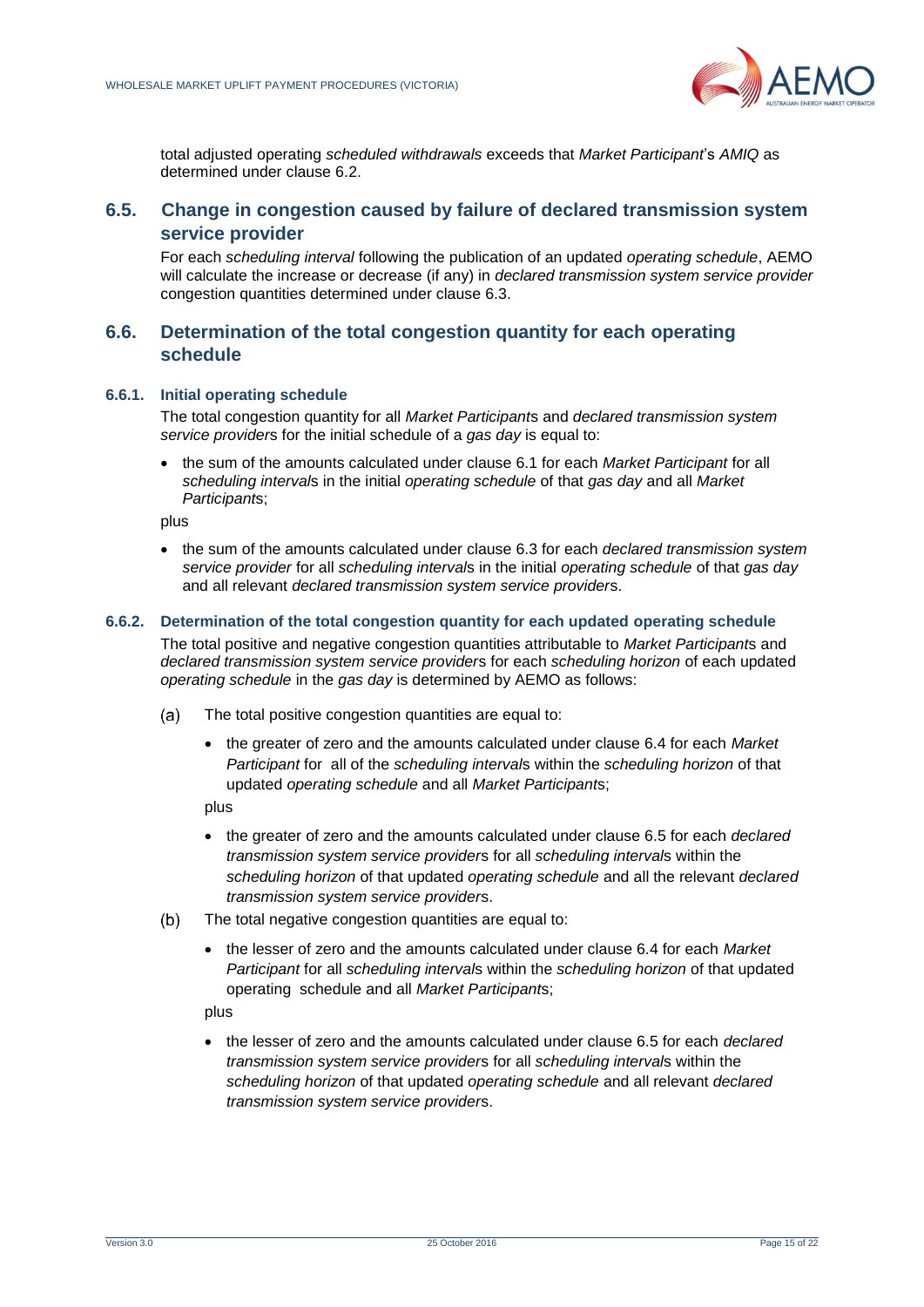

# <span id="page-15-0"></span>**7. APPORTIONING TOTAL UPLIFT PAYMENTS TO COMMON, SURPRISE AND CONGESTION UPLIFT PAYMENTS**

Chapter 7 describes how total *uplift payments* are apportioned by AEMO to common, surprise and congestion *uplift payments* for each *operating schedule*.

# <span id="page-15-1"></span>**7.1. Total uplift payments**

An algorithm known as 'AP flip flop' is applied to the aggregate of all *Market Participant*s' *ancillary payments* in order to reduce fluctuations in the aggregated *ancillary payments* changing from positive to negative between schedules. The algorithm works by cancelling negative *ancillary payments* with positive *ancillary payments* in preceding schedules as determined pursuant to section 9.3 of the most recent version of the Ancillary Payment Functional Design found on AEMO's website.

The total amount of *uplift payments* for an *operating schedule* is an amount (in \$) equal to the aggregate of all *Market Participant*s' *ancillary payments* for that schedule calculated in accordance with the Wholesale Market *Ancillary Payment Procedures (Victoria)* and after 'AP flip flop' adjustments.

A positive *uplift payment* value represents a payment from a *Market Participant* to AEMO.

# <span id="page-15-2"></span>**7.2. Uplift rate caps**

The positive and negative *uplift payment* rates for each schedule must be capped at the corresponding average *ancillary payment* rates in that schedule. This ensures that the relevant *declared transmission system service provider* and/or *Market Participant*s (as applicable) fund the corresponding *ancillary payments* on a \$/GJ basis. The positive and negative average rates for *ancillary payments* are determined pursuant to clause 7.5.9 of the *ancillary payment procedures*.

Note: Both rates will have positive values.

#### **7.2.1. Determination of the Initial Positive Uplift Rate Cap (\$/GJ)**

The positive uplift rate for each schedule is calculated from the total *uplift payment* for that schedule (if it is positive), divided by the positive surprise and congestion quantities for that schedule, as calculated in clauses 5.4 and 6.6 respectively.

### **7.2.2. Determination of the Revised Positive Uplift Rate (\$/GJ)**

The positive uplift rate for each schedule calculated in accordance with clause 7.2.1 is then compared to the positive average *ancillary payment* rate for that schedule. If the positive uplift rate exceeds the positive average *ancillary payment* rate, then the revised positive uplift rate will be calculated and set equal to the positive average *ancillary payment* rate. Otherwise it will remain equal to the positive uplift rate.

#### **7.2.3. Determination of the Initial Negative Uplift Rate Cap (\$/GJ)**

The negative uplift rate for each schedule is calculated from the total *uplift payment* for that schedule (if it is negative), divided by the negative surprise and congestion quantities for that schedule, as calculated in accordance with clauses 5.4 and 6.6 respectively.

### **7.2.4. Determination of the Revised Negative Uplift Rate (\$/GJ)**

The negative uplift rate for each schedule calculated in clauses 7.2.3 is then compared to the negative average *ancillary payment* rate for that schedule. If the negative uplift rate exceeds the negative average *ancillary payment* rate, then the revised negative uplift rate will be calculated and set equal to the negative average *ancillary payment* rate. Otherwise, it will remain equal to the negative uplift rate.

Note: Negative uplift rates will be positive numbers.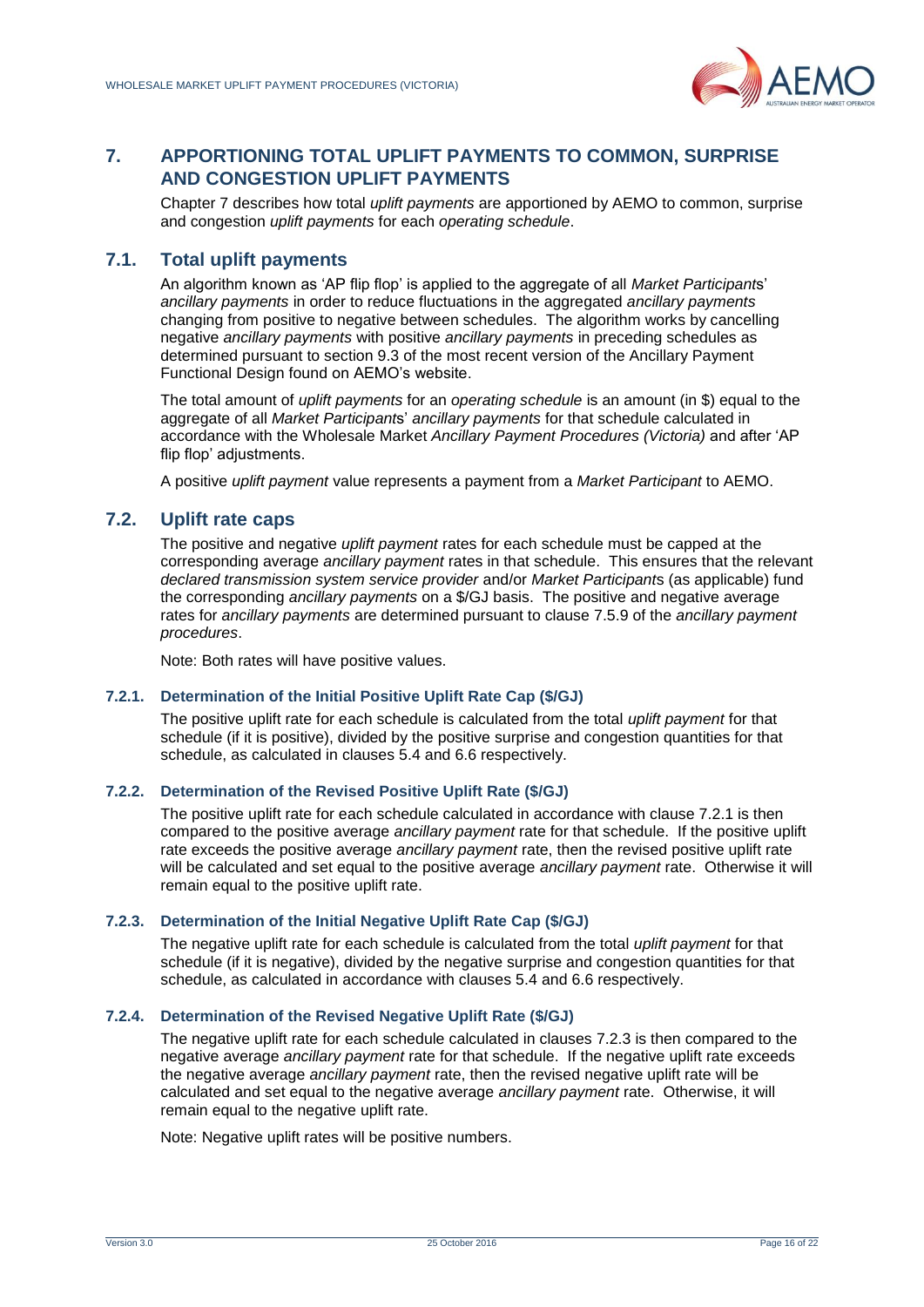

# <span id="page-16-0"></span>**7.3. Determination of uplift payments attributable to congestion**

The total amount of *uplift payment* (in \$) attributable to "congestion" at a schedule is equal to:

- If the total *uplift payment* for that schedule is positive, the corresponding revised positive uplift rate multiplied by the corresponding positive total congestion quantity;
- Otherwise, the corresponding revised negative uplift rate multiplied by the corresponding negative total congestion quantity for that schedule.

### <span id="page-16-1"></span>**7.4. Determination of uplift payments attributable to surprise**

The total amount of *uplift payment* (in \$) attributable to "surprise" uplift at a schedule is equal to:

- If the total *uplift payment* for that schedule is positive, then the corresponding revised positive uplift rate multiplied by the corresponding sum of all *Registered Participants*' positive surprise quantity for that schedule, excluding amounts attributable to residual *demand forecast override*;
- Otherwise, the corresponding revised negative uplift rate multiplied by the corresponding sum of all *Registered Participants*' negative surprise quantities for that schedule, excluding amounts attributable to residual *demand forecast override*.

# <span id="page-16-2"></span>**7.5. Determination of uplift payments attributable to common**

The total *uplift payment* (in \$) due to "common" uplift is determined as the total *uplift payment*, less "congestion" uplift and less "surprise" uplift that is allocated to *Registered Participants* determined under clauses 7.3 and 7.4. If the average ancillary rate cap has been exceeded, the corresponding *uplift payment* above this cap also has to be distributed into common uplift.

This comprises three components, described below.

#### **7.5.1. "Common" uplift for residual demand forecast override**

The first common *uplift payment* quantity is associated with residual *demand forecast overrides* determined under clause 5.3. This also includes any amount of *uplift payments* that have been capped due to the *ancillary payment* rate cap.

The total amount of uplift attributable to residual *demand forecast override* at a schedule is equal to:

If the total *uplift payment* is positive,

the revised positive uplift rate multiplied by any positive surprise quantity due to unallocated residual *demand forecast override*, plus, the difference between the original and the revised positive uplift rate multiplied by the total positive congestion quantity and the sum of all *Market Participant*s' positive surprise quantities for that schedule;

If the total *uplift payment* is negative,

the revised negative uplift rate multiplied by any negative surprise quantity due to unallocated residual *demand forecast override*, plus, the difference between the original and the revised negative uplift rate multiplied by the total negative congestion quantity and the sum of all *Market Participant*s' negative surprise quantities for that schedule.

### **7.5.2. "Common" uplift for declared transmission system service provider liability limit excess** The second common *uplift payment* quantity is any \$ amount of *uplift payment* that exceeds the *declared transmission system service provider*'s liability limit.

# **7.5.3. Remaining uplift**

The third component of common *uplift payment* quantity is any \$ amount of residual *uplift payment* (which cannot otherwise be assigned to any causes.)

The remaining *uplift payment* quantity is calculated as the total *uplift payment* minus the congestion *uplift payment*, the surprise *uplift payment*, and the residual *demand forecast override*.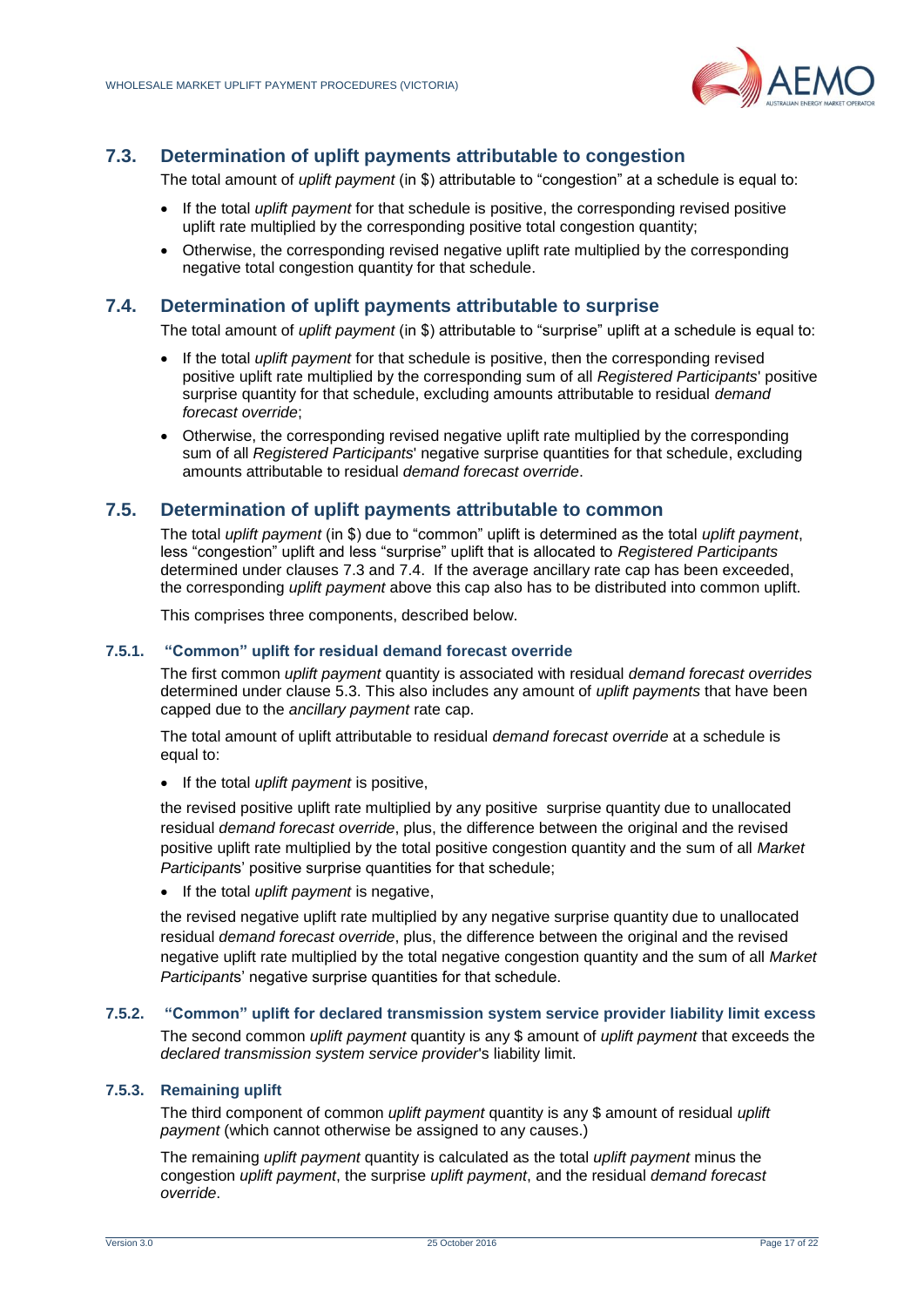

<span id="page-17-0"></span>Note: This will only occur when no *Market Participant* is allocated with surprise or congestion uplift.

# **8. ALLOCATION OF UPLIFT PAYMENTS TO REGISTERED PARTICIPANTS**

# <span id="page-17-1"></span>**8.1. Surprise uplift payable by or to a Market Participant**

If the *uplift payment* (in \$) for a schedule is positive, then the *uplift payment* for a schedule due to positive surprise to be paid by a *Market Participant* is equal to

 the total positive surprise *uplift payment* (in \$) for that schedule, as calculated under clause 7.4,

multiplied by

 the total quantity (in GJ) of positive surprise for that *Market Participant* for that schedule as calculated under clause 5.2,

divided by

 the sum of all *Market Participant*s' positive surprise quantities for that schedule as calculated under clause 5.4.

If the *uplift payment* (in \$) for a schedule is negative, then the *uplift payment* for a schedule due to negative surprise to be paid to a *Market Participant* is equal to

• the total negative surprise *uplift payment* (in \$) for a schedule, as calculated under clause 7.4,

multiplied by

 the total quantity (in GJ) of negative surprise for that *Market Participant* for that schedule as calculated under clause 5.2,

divided by

 the sum of all *Market Participant*s' negative surprise quantities for that schedule as calculated under clause 5.4.

# <span id="page-17-2"></span>**8.2. Congestion uplift payable by or to a declared transmission system service provider**

#### **8.2.1. Initial operating schedule declared transmission system service provider congestion uplift**

The *uplift payment* (in \$) to be paid by a *declared transmission system service provider* for the initial *operating schedule* of the *gas day* is equal to:

 the total "congestion" *uplift payment*, as calculated under clause 7.3, multiplied by

 the sum of the amount calculated under clause 6.3 for all *scheduling interval*s in the initial *operating schedule* for the *declared transmission system service provider* for the initial *operating schedule* of the *gas day*,

divided by

 the sum of the total transmission constraint quantity (in GJ) for the initial *operating schedule*, as calculated under clause 6.6.1,

subject to any liability limit provided for under the relevant *service envelope agreement*, where applicable.

Once the liability limit for a *declared transmission system service provider* under the *service envelope agreement* has been reached, the residual liability will be allocated to *Market Participant*s pursuant to clause 8.4.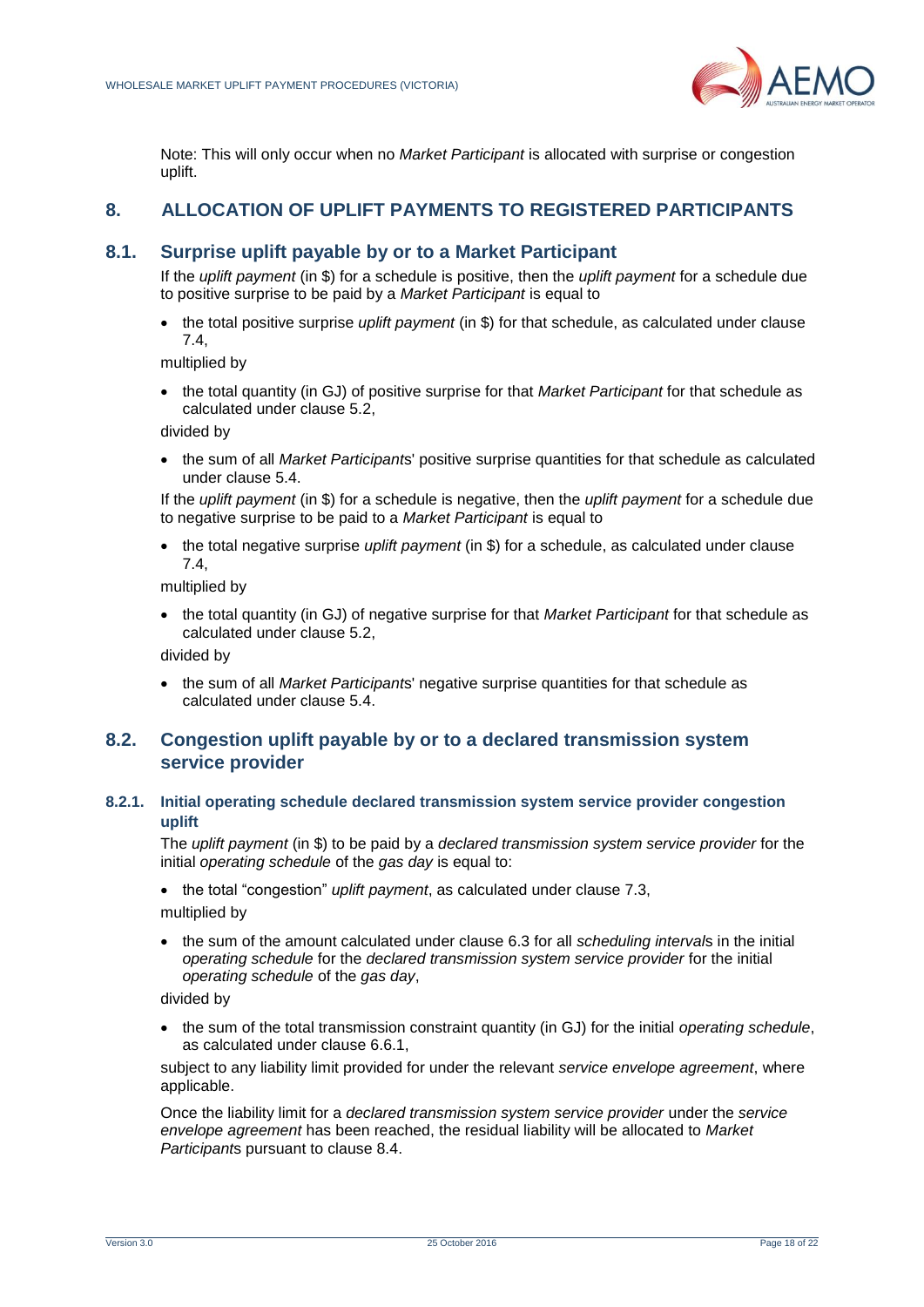

### **8.2.2. Updated operating schedule declared transmission system service provider "congestion" uplift**

If the *uplift payment* (in \$) for an updated *operating schedule* is positive, then the *uplift payment* (in \$) to be paid by a *declared transmission system service provider* for that updated *operating schedule* in the *gas day* is equal to:

- the total positive congestion *uplift payment* calculated under clause 7.3 multiplied by
- the positive amount calculated under clause 6.5 for that *declared transmission system service provider* for that updated *operating schedule* of the *gas day*,

#### divided by

• the sum of the positive increase in transmission constraint quantity (in GJ) for that updated *operating schedule* as calculated under clause 6.6.2 for that *declared transmission system service provider* for each updated *operating schedule* of the *gas day*.

If the *uplift payment* for an updated *operating schedule* is negative, then the *uplift payment* (in \$) to be paid to a *declared transmission system service provider* for an updated *operating schedule* in the *gas day* is equal to:

- the total negative congestion *uplift payment* calculated under clause 7.3 multiplied by
- the negative amount calculated under clause 6.5 for that *declared transmission system service provider* for that reschedule of the *gas day*,

divided by

• the sum of the negative increase in transmission constraint quantity (in GJ) for that updated *operating schedule* as calculated under clause 6.6.2 for that *declared transmission system service provider* for each updated *operating schedule* of the *gas day*.

subject to any liability limit provided for under the relevant *service envelope agreement*, where applicable.

Once the liability limit for a *declared transmission system service provider* under the *service envelope agreement* has been reached, the residual liability will be allocated to *Market Participant*s pursuant to clause 8.4.

# <span id="page-18-0"></span>**8.3. Congestion uplift payable by or to Market Participants**

#### **8.3.1. Initial operating schedule "congestion" uplift**

The congestion *uplift payment* (in \$) to be paid by a *Market Participant* for the *uplift payment* (in \$) generated in the initial *operating schedule* of the *gas day* is equal to:

 the total congestion *uplift payment* (in \$) generated in the initial *operating schedule* of the *gas day* calculated under clause 7.3

multiplied by

 the sum of the amounts calculated under clause 6.1 for that *Market Participant* for the *scheduling interval*s in the initial *operating schedule* of the *gas day*,

divided by

 $\bullet$  the quantity calculated under clause 6.6.1.

#### **8.3.2. Updated operating schedule "congestion" uplift**

If the *uplift payment* (in \$) for an updated *operating schedule* is positive, then the "congestion" *uplift payment* to be paid by a *Market Participant* for the uplift generated in each updated *operating schedule* of the *gas day* is equal to:

• the total positive "congestion" *uplift payment* (in \$) generated for that updated *operating schedule* of the *gas day*; calculated under clause 7.3,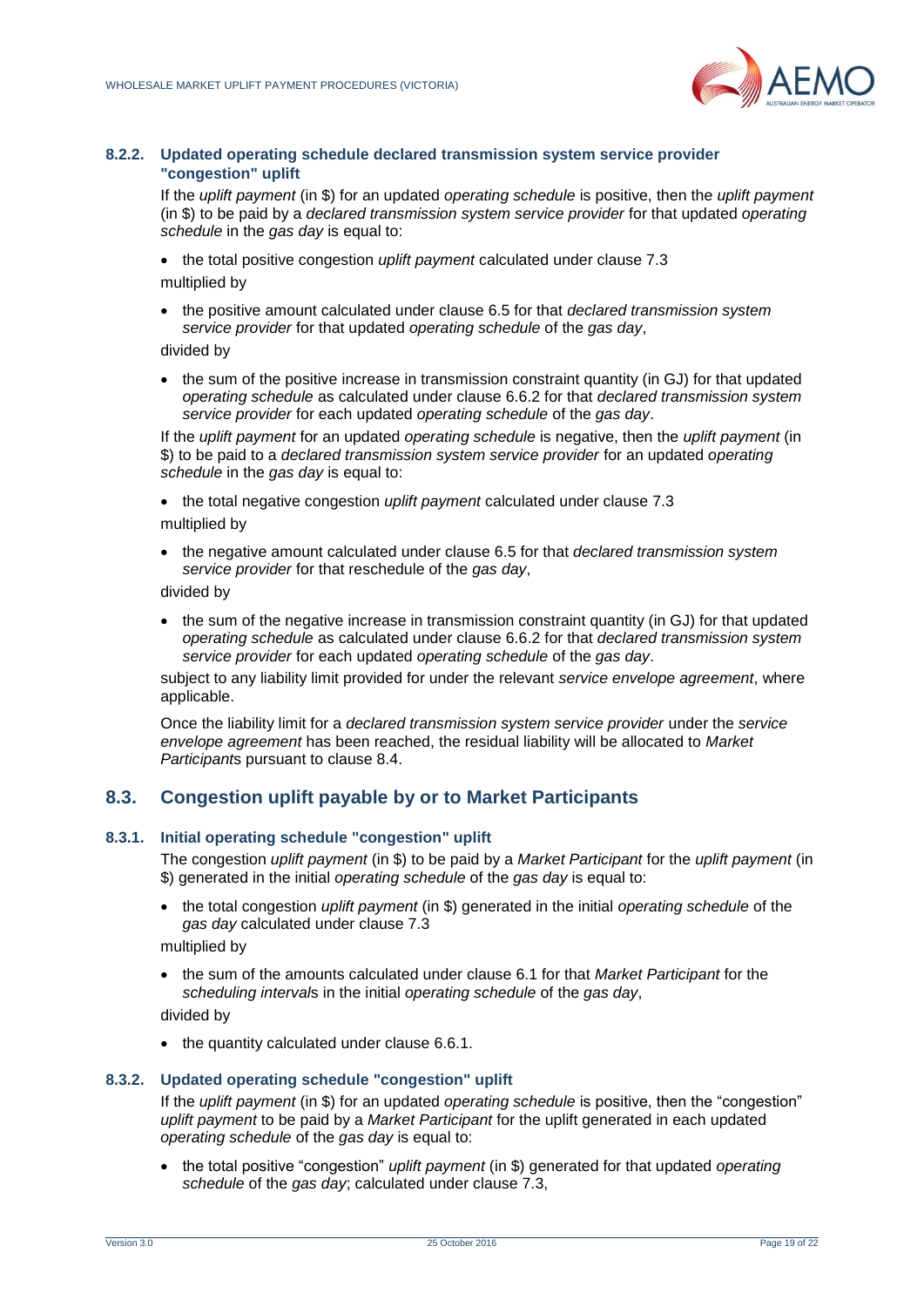

multiplied by

- the sum of the positive amounts calculated under clause 6.4 for that *Market Participant* for the *scheduling interval*s within each *scheduling horizon* of that updated *operating schedule*, divided by
- the quantity calculated under clause a) for that updated *operating schedule*.

If the *uplift payment* (in \$) for an updated *operating schedule* is negative, then the "congestion" *uplift payment* to be paid to a *Market Participant* for the uplift generated in each updated *operating schedule* of the *gas day* is equal to:

• the total negative "congestion" *uplift payment* (in \$) generated for that reschedule of the *gas day*; calculated under clause 7.3,

multiplied by

- the sum of the negative amounts calculated under clause 6.4 for that *Market Participant* for the *scheduling interval*s within each *scheduling horizon* of each updated *operating schedule*, divided by
- <span id="page-19-0"></span>the quantity calculated under clause b) for that updated *operating schedule*.

# **8.4. "Common" uplift payable by Market Participant where declared transmission system service provider's liability limit exceeded**

If the *uplift payment* due to a failure by a *declared transmission system service provider* to meet its *service envelope agreement* exceeds the *declared transmission system service provider*'s liability limit under its *service envelope agreement* then the amount in excess, as determined under clause 7.5.2, must be paid by *Market Participant*s.

The *uplift payment* (in \$) to be paid by each *Market Participant* is determined as

 amount of *uplift payment* (in \$) in excess of the *declared transmission system service provider*'s liability limit, as determined under clause 7.5.2,

multiplied by

- the total amount of gas (in GJ) withdrawn by that *Market Participant* for that *gas day*, divided by
- the total amount of gas (in GJ) withdrawn by all *Market Participant*s for that *gas day*.

# <span id="page-19-1"></span>**8.5. Common Uplift payable by or to Market Participants for unallocated AEMO demand forecast override**

If the *uplift payment* is due to an increase or decrease in AEMO residual *demand forecast override* that cannot be allocated to *Market Participant*s under clause 4.3, then that *uplift payment* must be paid by or to *Market Participant*s and is determined as:

• the amount of common *uplift payment* (in \$) as calculated under clause 7.5.1 multiplied by

 the total amount of gas (in GJ) withdrawn by that *Market Participant* for that *gas day* divided by

the total amount of gas (in GJ) withdrawn by all *Market Participant*s for that *gas day*.

### <span id="page-19-2"></span>**8.6. Residual Common Uplift payable by or to Market Participants**

If there is any residual *uplift payment* (in \$) to be made that cannot be allocated to *Market Participant*s or the relevant *declared transmission system service provider* under any other clause, then such residual *uplift payment* must be paid by or to *Market Participant*s.

The *uplift payment* to be paid by or to each *Market Participant* is determined as

• the amount of "common" *uplift payment* (in \$) as calculated under clause 7.5.3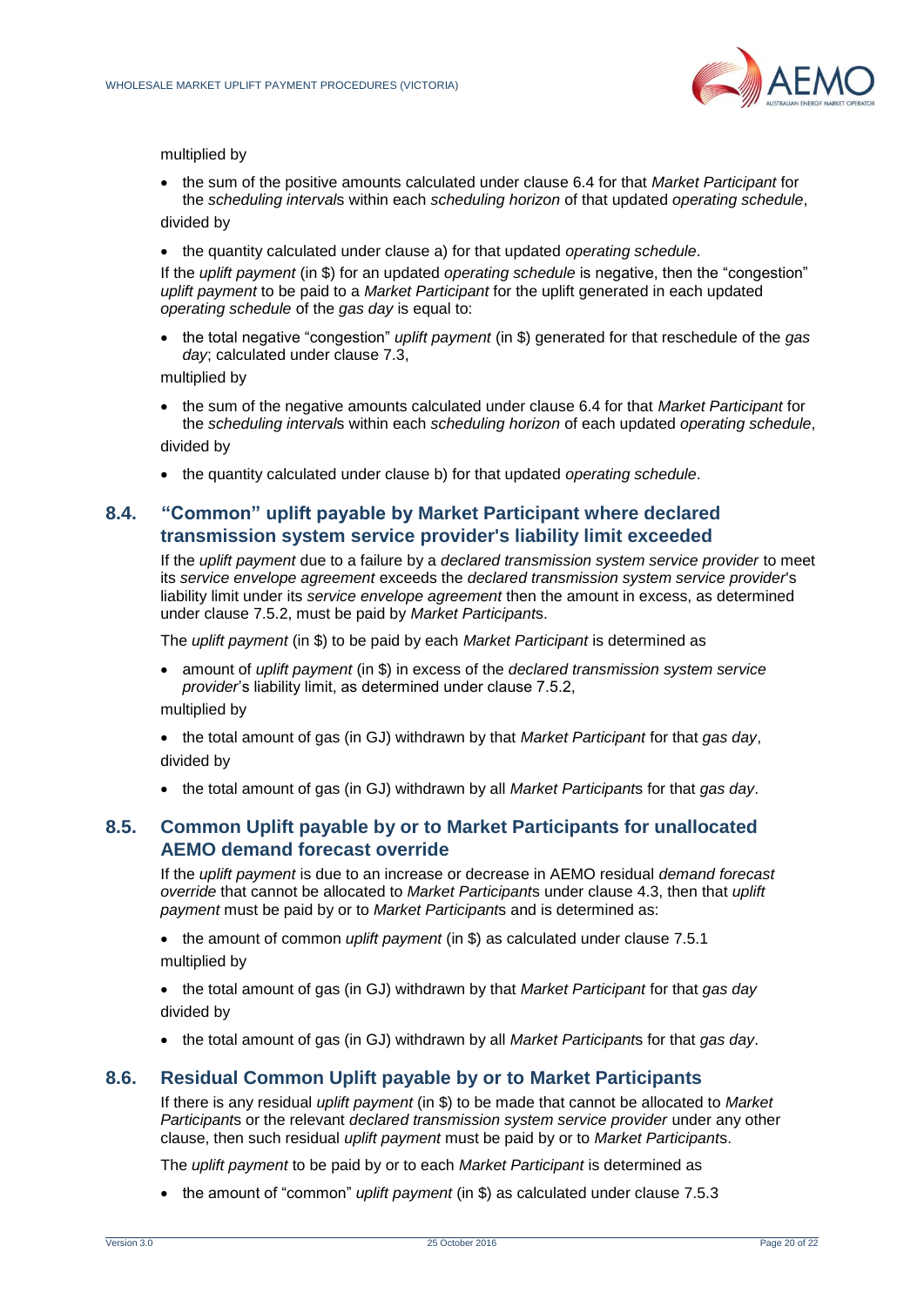

multiplied by

 the total amount of gas (in GJ) withdrawn by that *Market Participant* for that *gas day* divided by

<span id="page-20-0"></span>the total amount of gas (in GJ) withdrawn by all *Market Participant*s for that *gas day*.

### **8.7. Total uplift payable by each Market Participant**

The total *uplift payment* payable by a *Market Participant* for a *gas day* is the sum of:

- \$ sum for all schedules of surprise *uplift payment* calculated under clause 8.1;
- \$ sum for all schedules of congestion *uplift payment* calculated under clause 8.3;
- \$ *uplift payments* payable by or to *Market Participant*s under clause 8.4;
- \$ sum for all schedules of common *uplift payment* payable by or to *Market Participant*s for AEMO *demand forecast override* not allocated directly to *Market Participant*s calculated under clause 8.5; and
- \$ sum for all schedules of common *uplift payment* payable by or to *Market Participant*s for any residual uplift calculated under clause 8.6.